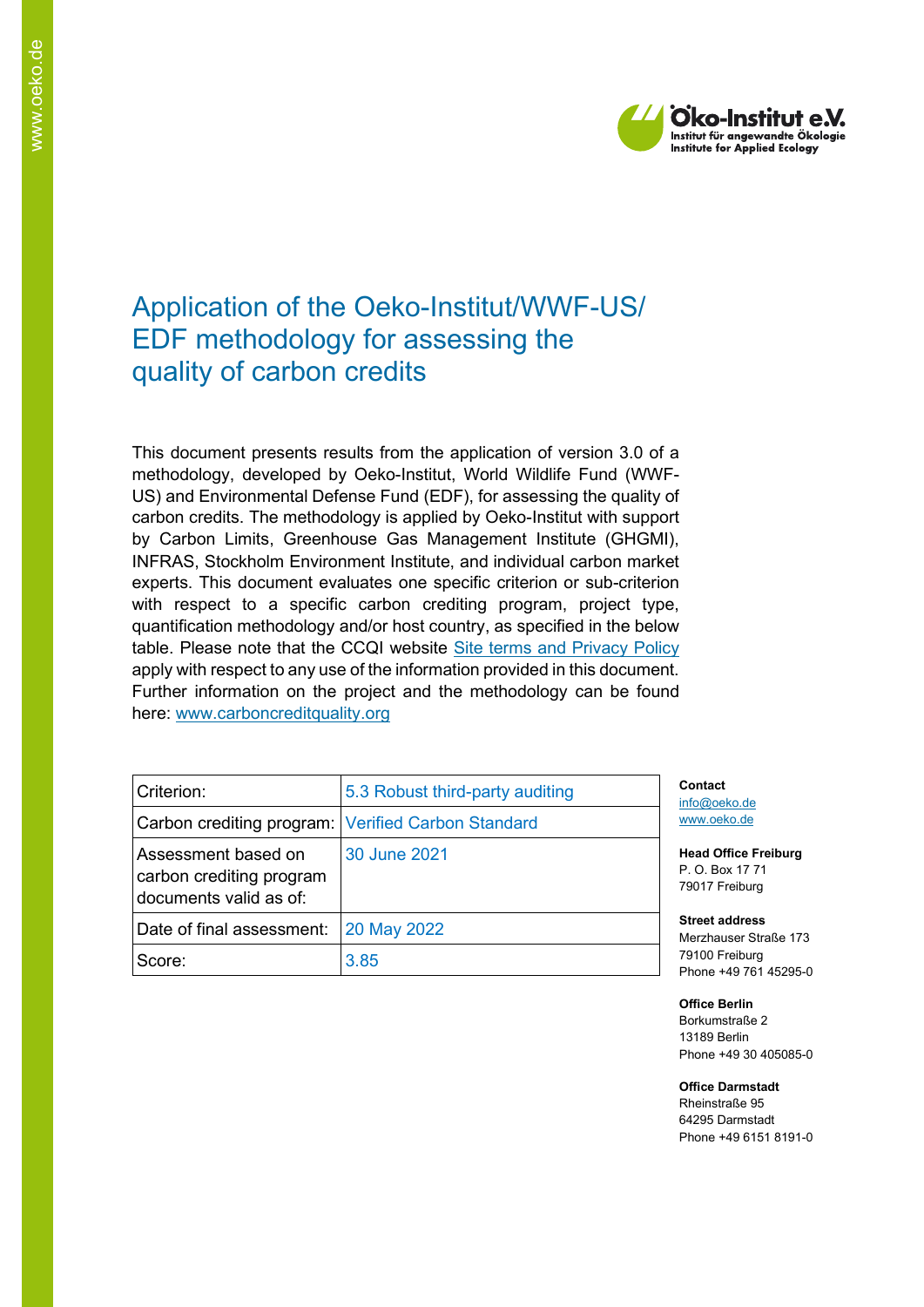# **Assessment**

## **Indicator 5.3.1**

#### **Relevant scoring methodology provisions**

The program requires that accredited third-party validation and verification entities assess the adherence of a project against all program provisions, including whether the design of the activity and the determination of emission reductions or removals conforms with all program provisions. This auditing must take place prior to the issuance of carbon credits.

#### **Information sources considered**

- 1 VCS Standard, v4.1, 22 April 2021. Available: [https://verra.org/wp](https://verra.org/wp-content/uploads/2021/04/VCS-Standard_v4.1.pdf)[content/uploads/2021/04/VCS-Standard\\_v4.1.pdf.](https://verra.org/wp-content/uploads/2021/04/VCS-Standard_v4.1.pdf)
- 2 VCS Program Guide, v4.0, 19 September 2019. Available: [https://verra.org/wp](https://verra.org/wp-content/uploads/2019/09/VCS_Program_Guide_v4.0.pdf)[content/uploads/2019/09/VCS\\_Program\\_Guide\\_v4.0.pdf.](https://verra.org/wp-content/uploads/2019/09/VCS_Program_Guide_v4.0.pdf)
- 3 VCS Registration and Issuance process. Version 4.0, 19 September 2019. Available: [https://verra.org/wp-content/uploads/2019/09/Registration\\_and\\_Issuance\\_Process\\_v4.0.pdf.](https://verra.org/wp-content/uploads/2019/09/Registration_and_Issuance_Process_v4.0.pdf)
- 4 Program website: Validation & Verification [\(https://verra.org/project/vcs-program/validation](https://verra.org/project/vcs-program/validation-verification/)[verification/\)](https://verra.org/project/vcs-program/validation-verification/), last accessed on 19 July 2021.

#### **Relevant carbon crediting program provisions**

- Provision 1 Source 1, section 4.1, page 51: "Validation is the independent assessment of the project by a validation/verification body that determines whether the project complies with the VCS Program rules. Verification is the periodic ex-post independent assessment by a validation/ verification body of the GHG emission reductions and removals that have occurred as a result of the project during the monitoring period, conducted in accordance with the VCS Program rules."
- Provision 2 Source 1, section 4.1.11, page 53: "Where the project does not meet the criteria for validation or verification, the validation/verification body shall produce a negative validation conclusion and provide the validation or verification report and project description, or monitoring report, to Verra. The project shall be ineligible for registration until such time as corrective action is taken and the (same) validation/verification body has provided a positive validation or verification."
- Provision 3 Source 2, section 5, page 14: "Validation/verification bodies are eligible to provide validation and verification services under the VCS Program if they have signed the required agreement with Verra and are:

1) Accredited under a VCS-approved GHG program; or

2) Accredited under ISO 14065:2013 for scope VCS by an accreditation body that is a member of the International Accreditation Forum."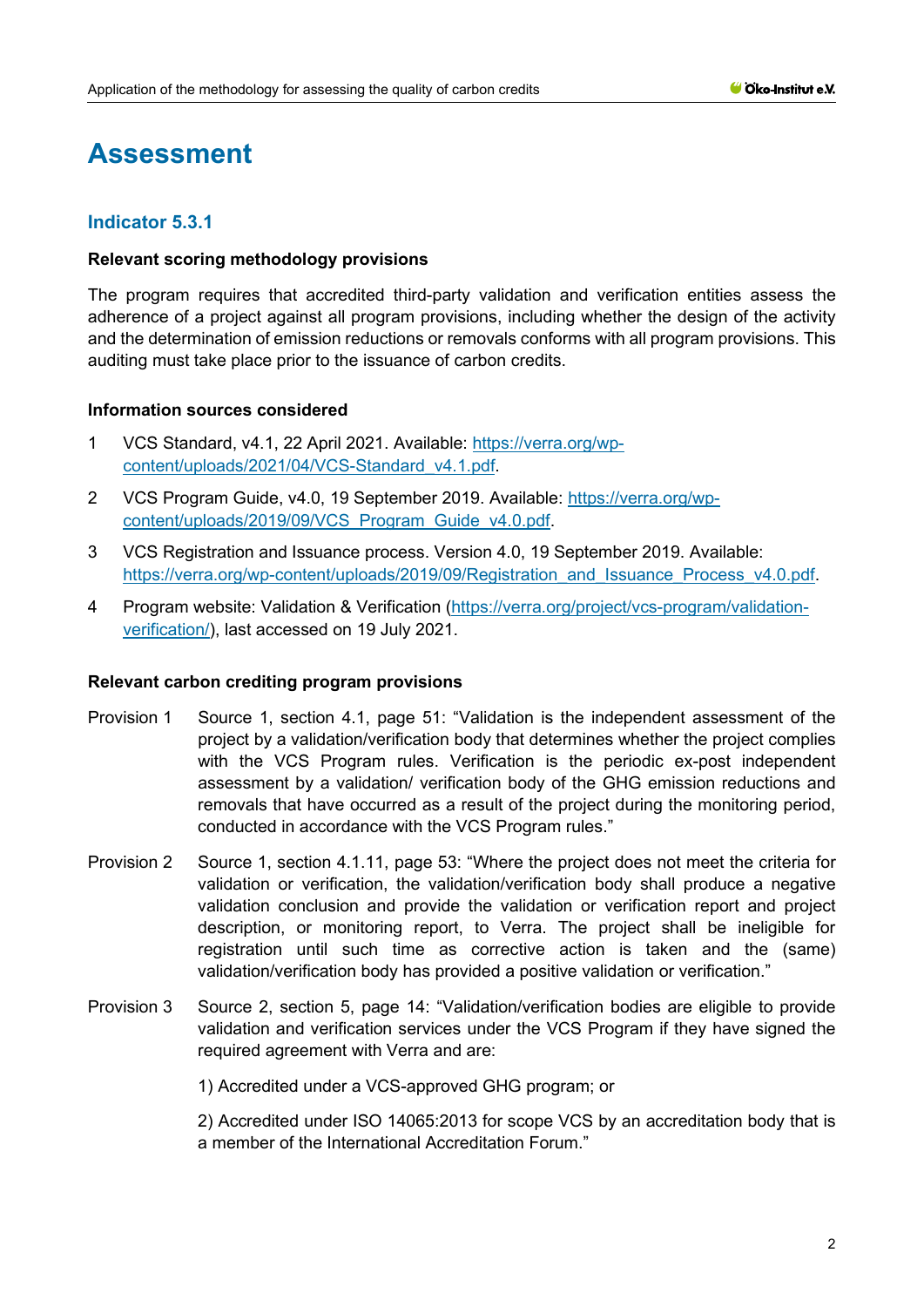- Provision 4 Source 2, section 2.5.6, page 8: "Verra is responsible for managing, overseeing and developing the program. It maintains an impartial position in the market and does not develop projects, programs or methodologies, nor does it provide validation, verification or consulting services."
- Provision 5 Source 3, section 4.1.1, page 8: "The requirements for validation and verification, including the requirements for validation/ verification bodies, are set out in the VCS Standard and the VCS Program Guide. Projects must complete validation prior to requesting registration and projects must complete verification prior to requesting VCU issuance."
- Provision 6 Source 4: "Under the VCS Program, auditors known as validation/verification bodies (VVBs) are tasked with assessing projects against the VCS Program rules and the requirements of the applied methodology. VVBs are qualified, independent third parties which are approved by VCS to perform validation and verification. This independent assessment process is critical to ensuring the integrity of the projects registered with the VCS Program.

Currently, more than twenty VVBs located across five continents are approved under the VCS Program. VVBs are accredited to work in specific sectoral scopes, meaning their expertise is geared directly toward the types of projects they audit.

VVBs are eligible to provide validation and verification services under the VCS Program if they have signed the required agreement with VCS and are accredited by a VCS-recognized accreditation body." (VCS program website, [https://verra.org/project/vcs-program/validation-verification/\)](https://verra.org/project/vcs-program/validation-verification/)

## **Assessment outcome**

Yes (3 Points).

## **Justification of assessment**

The VCS Standard and the program website specify that projects are assessed by independent thirdparty validation and verification entities against the VCS Program rules and the requirements of the applied methodology (Provision 1, 2, and 6). The VCS Standard further defines the requirement to produce a negative report if the project is not in line with the criteria for validation or verification (Provision 2). The Registration and Issuance process clarifies that projects "must complete validation prior to requesting registration and projects must complete verification prior to requesting VCU issuance" (Provision 6). The eligibility requirements of third-party validation and verification entities are set out in the VCS Standard (Provision 1) and the VCS Program Guide (Provision 3, 4, and 5). This indicator is completely fulfilled.

# **Indicator 5.3.2**

## **Relevant scoring methodology provisions**

Validation and verification entities are accredited by an International Accreditation Forum (IAF) member body or the CDM Executive Board (EB). The eligibility requirements of third-party validation and verification entities are available on the program's website.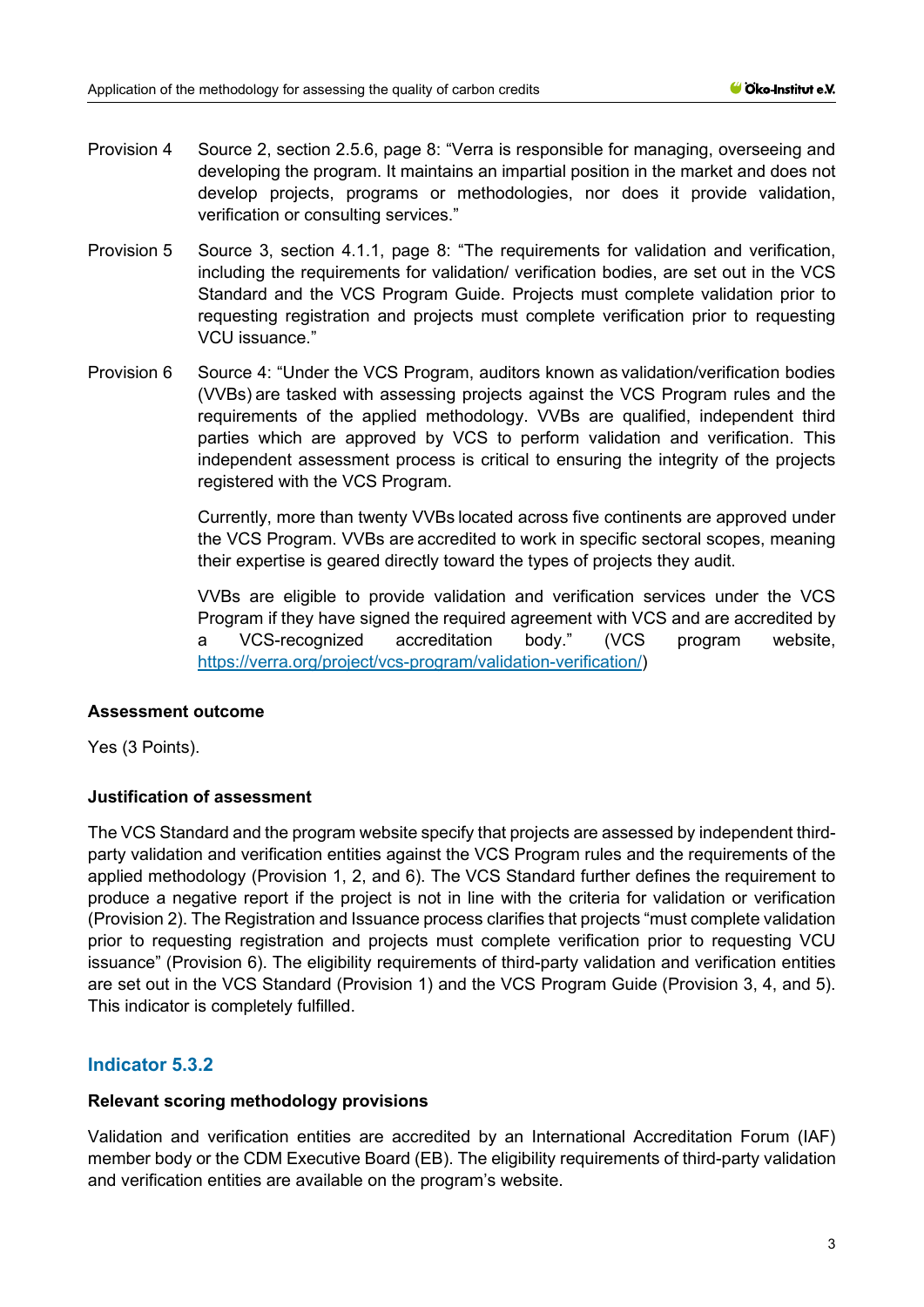#### **Information sources considered**

- 1 VCS Program Guide, v4.0, 19 September 2019. Available: [https://verra.org/wp](https://verra.org/wp-content/uploads/2019/09/VCS_Program_Guide_v4.0.pdf)[content/uploads/2019/09/VCS\\_Program\\_Guide\\_v4.0.pdf.](https://verra.org/wp-content/uploads/2019/09/VCS_Program_Guide_v4.0.pdf)
- 2 VCS Standard, v4.1, 22 April 2021. Available: [https://verra.org/wp](https://verra.org/wp-content/uploads/2021/04/VCS-Standard_v4.1.pdf)[content/uploads/2021/04/VCS-Standard\\_v4.1.pdf.](https://verra.org/wp-content/uploads/2021/04/VCS-Standard_v4.1.pdf)
- 3 Program website: Validation & Verification [\(https://verra.org/project/vcs-program/validation](https://verra.org/project/vcs-program/validation-verification/become-a-vvb/)[verification/become-a-vvb/\)](https://verra.org/project/vcs-program/validation-verification/become-a-vvb/), last accessed on 20 July 2021.
- 4 CDM accreditation standard. CDM-EB46-A02-STAN. Version 07.0, 1 March 2018. Available: [https://cdm.unfccc.int/sunsetcms/storage/contents/stored-file-](https://cdm.unfccc.int/sunsetcms/storage/contents/stored-file-20180323155152132/accr_stan01.pdf)[20180323155152132/accr\\_stan01.pdf.](https://cdm.unfccc.int/sunsetcms/storage/contents/stored-file-20180323155152132/accr_stan01.pdf)
- 5 JI program website: Accredited independent Entities (AIEs) [\(https://ji.unfccc.int/AIEs/index.html\)](https://ji.unfccc.int/AIEs/index.html), last accessed on 21 July 2021.
- 6 CAR Program website: Verification Body Requirements [\(https://www.climateactionreserve.org/how/verification/how-to-become-a-verifier/\)](https://www.climateactionreserve.org/how/verification/how-to-become-a-verifier/), last accessed on 24 June 2021.

## **Relevant carbon crediting program provisions**

- Provision 1 Source 1, section 5, page 14: "Validation/verification bodies are eligible to provide validation and verification services under the VCS Program if they have signed the required agreement with Verra and are:
	- 1) Accredited under a VCS-approved GHG program<sup>3</sup>; or
	- 2) Accredited under ISO 14065:2013 for scope VCS by an accreditation body that is a member of the International Accreditation Forum;

 $[3]$  Note that accreditation under an approved GHG program shall be recognized only until such time as Verra determines that a sufficient number of validation/verification bodies are accredited under other recognized accreditation pathways, or two years from the date of release of VCS Version 4, whichever is earlier. After such date, all validation/verification bodies must be accredited through another approved accreditation pathway.]"

- Provision 2 Source 2, section 3.19, page 45: "Projects may be registered under both the VCS Program and another GHG program (which may be an approved GHG program such as CDM, JI or the Climate Action Reserve, or any other GHG program)."
- Provision 3 Source 3: "The growth of the voluntary carbon market has fuelled demand for new validation/verification bodies (VVBs). New VVBs may be located anywhere in the world and have two main pathways to receive VCS authorization:
	- Approval under a VCS-approved GHG program such as the United Nations Clean Development Mechanism (CDM) as a Designated Operational Entity (DOE)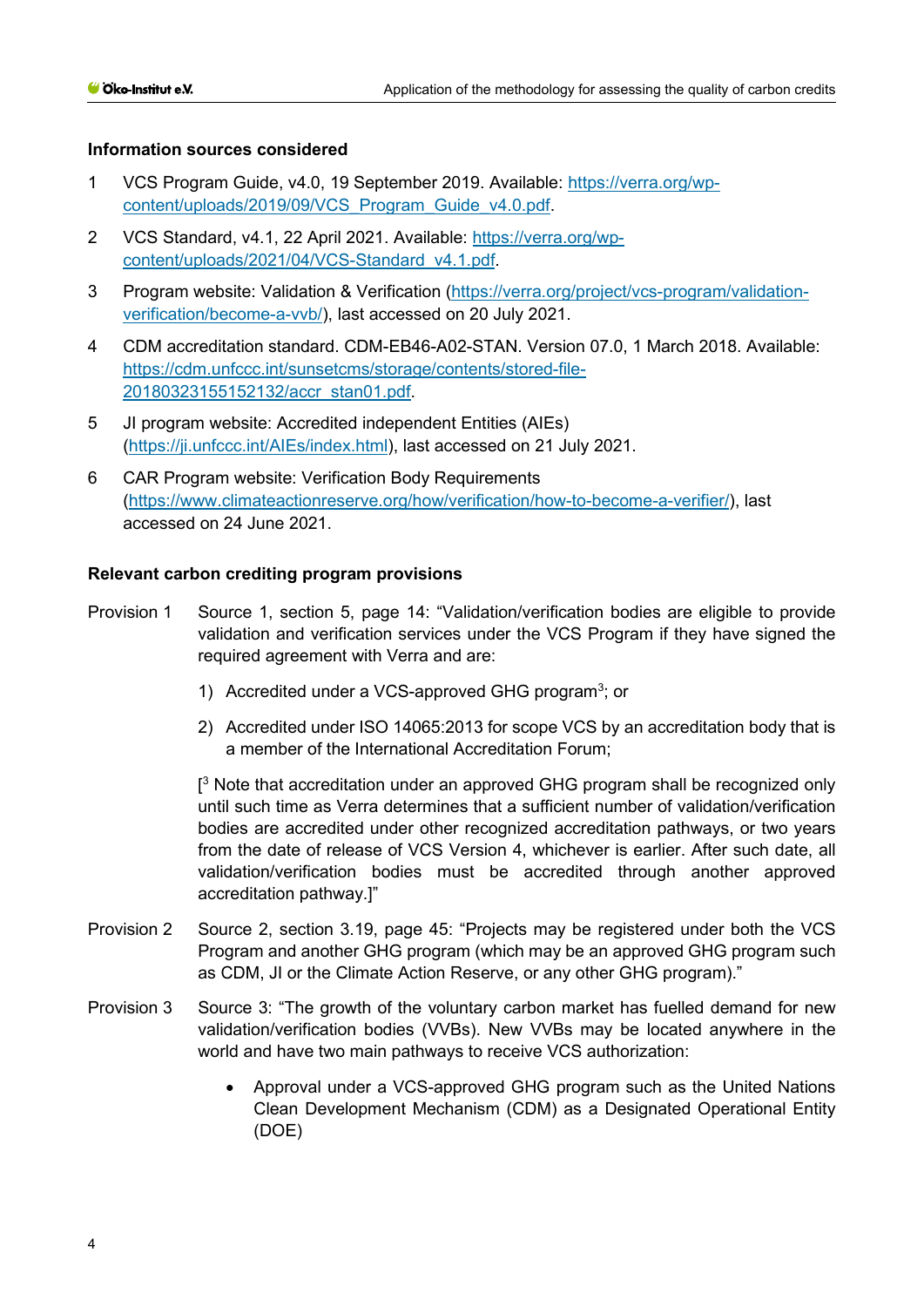• Accreditation by an International Accreditation Forum (IAF) member body such as the American National Standards Institute (ANSI), the Organismo Nacional de Acreditación de Colombia (ONAC) and the Standards Council of Canada (SCC) for ISO 14065 scope VCS

Once accreditation is achieved via one of the above pathways, organizations are then invited to complete and submit VVB Application Form found on our Program Document page.

International Accreditation Forum (IAF) member bodies are encouraged to develop accreditation programs for ISO 14065 scope VCS. Interested IAF bodies should contact Verra directly."

- Provision 4 Source 4, paragraph 8, page 7: "Designated operational entity (DOE)-an entity designated by the CMP, based on the recommendation by the [Executive] Board, as qualified to perform validation and/ or verification/ certification functions;"
- Provision 5 Source 5: "An accredited independent entity (AIE) is an independent auditor accredited by the Joint Implementation Supervisory Committee (JISC) to determine project proposals or verify whether implemented projects have achieved planned greenhouse gas emission reductions. […] The JISC at its 37th meeting decided that as of 2 August 2016, the JI accreditation relies on the CDM accreditation system, and agreed that CDM designated operational entities (DOEs) may act as accredited independent entities (AIEs) for the same sectoral scopes for which they are designated."
- Provision 6 Source 6: "The Climate Action Reserve has partnered with the American National Standards Institute (ANSI) to accredit independent third party Verification Bodies under ISO14065:2007, ISO 14064-3:2006, and the International Accreditation Forum, Inc. (IAF) MD 6:2009 for specific project sector groupings in accordance with ANSI Scoping Policy [GHG-PR-706.](https://www.ansica.org/wwwversion2/outside/ALLviewDoc.asp?dorID=234&menuID=200#doc8745) This coordinated effort streamlines the accreditation process for Verification Bodies in North America and create consistency with international practice.

Only Verification Bodies currently accredited or enrolled in the ANSI accreditation program may provide verification services to Reserve project developers. The Reserve no longer accredits Verification Bodies. ANSI is currently accepting applications for the GHG accreditation program.

To successfully gain approval to conduct verification activities for the Climate Action Reserve, verification bodies and Lead Verifiers must meet the following requirements.  $[\ldots]$ "

## **Assessment outcome**

Yes (1 Point).

## **Justification of assessment**

The VCS allows using VVBs accredited under approved programs or those that are members of the International Accreditation Forum (Provision 1). Under the VCS, the CDM, the JI, and the CAR are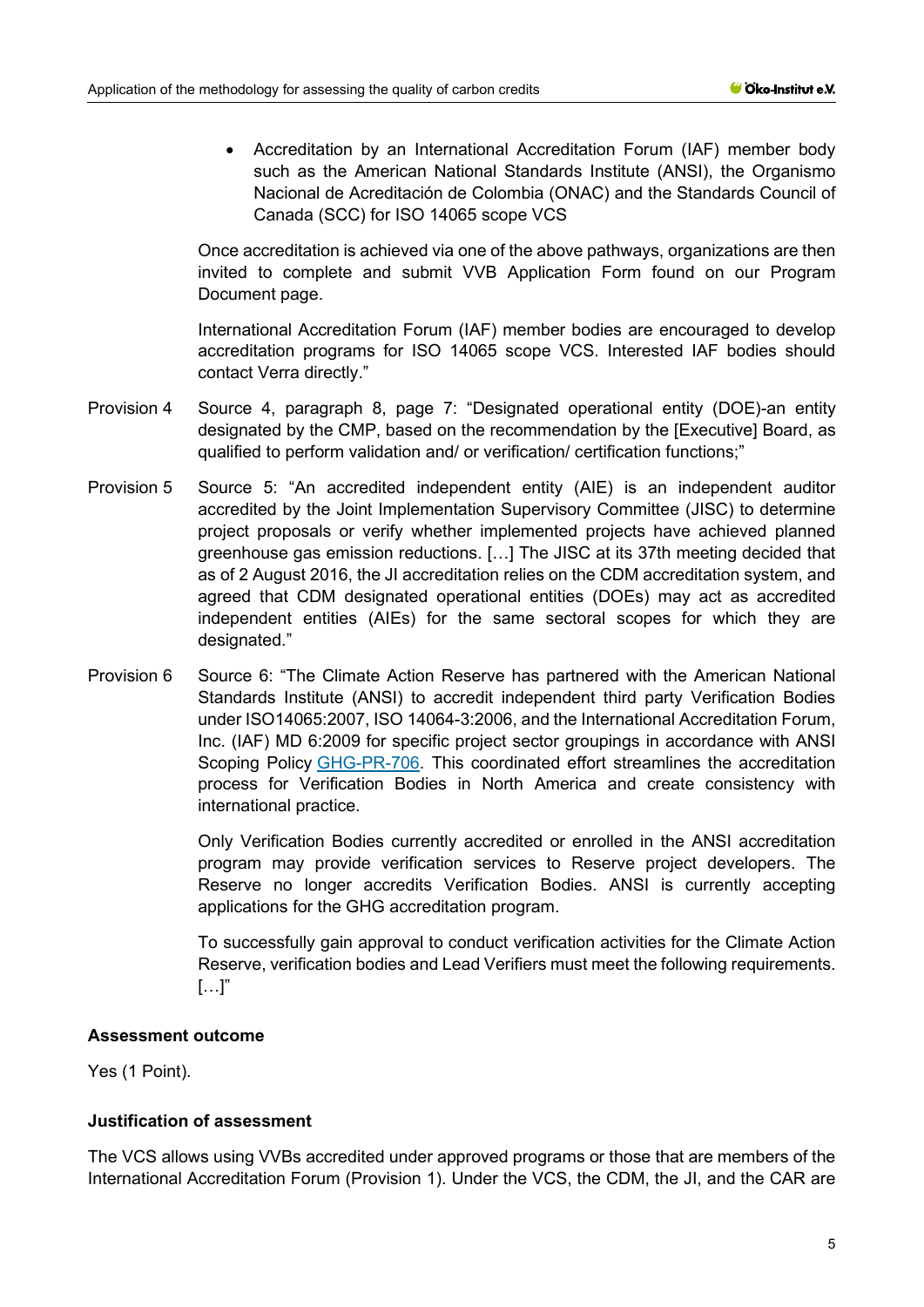approved programs (Provision 2). As for the CDM, validation and verification is conducted by designated operational entities (DOEs) which are independent auditors accredited by the CDM Executive Board (Provision 4). The JI accreditation relies on the CDM accreditation system (Provision 5). Under the CAR, only verification bodies currently accredited or enrolled in the ANSI accreditation program (International Accreditation Forum (IAF) member) may perform verification. For these reasons, this indicator is fulfilled (Provision 6).

# **Indicator 5.3.3**

## **Relevant scoring methodology provisions**

The program has in place standards, procedures or guidance that validation and verification entities must comply with in performing their auditing functions (e.g., validation and verification standards and procedures, audit manuals) to ensure consistent auditing practices under the program.

## **Information sources considered**

- 1 VCS Standard, v4.1, 22 April 2021. Available: [https://verra.org/wp](https://verra.org/wp-content/uploads/2021/04/VCS-Standard_v4.1.pdf)[content/uploads/2021/04/VCS-Standard\\_v4.1.pdf.](https://verra.org/wp-content/uploads/2021/04/VCS-Standard_v4.1.pdf)
- 2 VCS Program Guide, v4.0, 19 September 2019. Available: [https://verra.org/wp](https://verra.org/wp-content/uploads/2019/09/VCS_Program_Guide_v4.0.pdf)[content/uploads/2019/09/VCS\\_Program\\_Guide\\_v4.0.pdf.](https://verra.org/wp-content/uploads/2019/09/VCS_Program_Guide_v4.0.pdf)
- 3 VCS Registration and Issuance process. Version 4.0, 19 September 2019. Available: https://verra.org/wp-content/uploads/2019/09/Registration\_and\_Issuance\_Process\_v4.0.pdff.
- 4 Validation and Verification Manual, v3.2. Document issued in October 2016. Available: [https://verra.org/wp-content/uploads/2018/03/VCS\\_Validation\\_Verification\\_Manual\\_v3.2.pdf](https://verra.org/wp-content/uploads/2018/03/VCS_Validation_Verification_Manual_v3.2.pdf)
- 5 VCS Validation Report Template, online available at: [https://verra.org/wp](https://verra.org/wp-content/uploads/2019/09/VCS-Validation-Report-Template-v4.0.docx)[content/uploads/2019/09/VCS-Validation-Report-Template-v4.0.docx.](https://verra.org/wp-content/uploads/2019/09/VCS-Validation-Report-Template-v4.0.docx)
- 6 VCS Verification Report Template, online available at: [https://verra.org/wp](https://verra.org/wp-content/uploads/2019/09/VCS-Verification-Report-Template-v4.0.docx)[content/uploads/2019/09/VCS-Verification-Report-Template-v4.0.docx.](https://verra.org/wp-content/uploads/2019/09/VCS-Verification-Report-Template-v4.0.docx)
- 7 Program website: Rules & Requirements [\(https://verra.org/project/vcs-program/rules-and](https://verra.org/project/vcs-program/rules-and-requirements/)[requirements/\)](https://verra.org/project/vcs-program/rules-and-requirements/), last accessed on 24 June 2021.

## **Relevant carbon crediting program provisions**

- Provision 1 Source 4, section 4.1, page 40: "The VCS Program ensures consistent VVB reporting by requiring the use of validation and verification report templates. Guidance is contained within each template to assist VVBs in properly documenting processes, findings and conclusions. […] When preparing a validation or verification report, VVBs must address, at minimum, the specific items detailed within the VCS templates (VCS Validation Report Template and VCS Verification Report Template, respectively) and adhere to the structure of the template. However, VVBs can provide additional information. VVBs are encouraged to include additional documentation as annexes to the reports where needed."
- Provision 2 Source 7: "Templates and forms are provided to ensure that users of the VCS Program have a consistent structure to work from when completing certain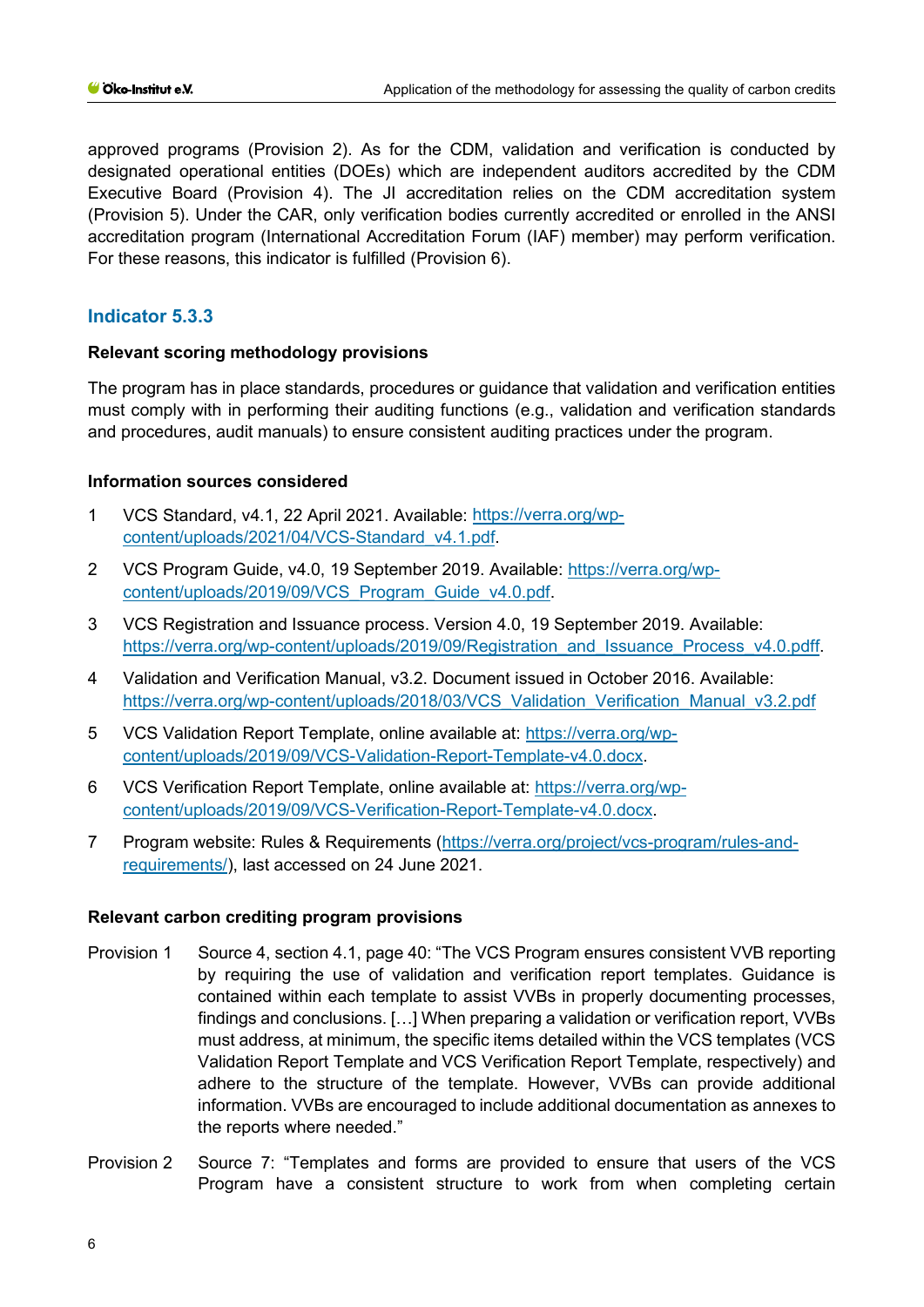documents. These templates are required for the completion of project descriptions, monitoring reports, verification reports and other required documentation."

#### **Assessment outcome**

Yes (1 Point).

#### **Justification of assessment**

Procedures, provisions and guidance directed at validation and verification entities are included in the VCS Program Guide, the VCS Standard, the VCS Registration and Issuance Process, and the Validation and Verification Manual. The Validation and Verification Manual specifies how VVBs should conduct auditing services (Provision 1). In addition, templates are provided to ensure that VVBs use a consistent structure in their assessments (Provisions 1 and 2). All documents are publicly available on the VCS website.

## **Indicator 5.3.4**

#### **Relevant scoring methodology provisions**

The validation and verification entities' auditing functions extend to the review of stakeholder consultations by evaluating whether public comments have been duly considered by the project.

#### **Information sources considered**

- 1 VCS Validation Report Template, online available at: [https://verra.org/wp](https://verra.org/wp-content/uploads/2019/09/VCS-Validation-Report-Template-v4.0.docx)[content/uploads/2019/09/VCS-Validation-Report-Template-v4.0.docx.](https://verra.org/wp-content/uploads/2019/09/VCS-Validation-Report-Template-v4.0.docx)
- 2 VCS Verification Report Template, online available at: [https://verra.org/wp](https://verra.org/wp-content/uploads/2019/09/VCS-Verification-Report-Template-v4.0.docx)[content/uploads/2019/09/VCS-Verification-Report-Template-v4.0.docx.](https://verra.org/wp-content/uploads/2019/09/VCS-Verification-Report-Template-v4.0.docx)
- 3 Validation and Verification Manual, v3.2. Document issued in October 2016. Available: [https://verra.org/wp-content/uploads/2018/03/VCS\\_Validation\\_Verification\\_Manual\\_v3.2.pdf](https://verra.org/wp-content/uploads/2018/03/VCS_Validation_Verification_Manual_v3.2.pdf)

#### **Relevant carbon crediting program provisions**

Provision 1 Source 1, section 3.2.2, page 7: "Summarize any stakeholder input received during the local stakeholder consultation. Assess whether the project proponent has taken due account of all and any input, and provide an overall conclusion regarding local stakeholder input.

> Include the project proponent's response to all input, describe any resultant changes to the project design and provide an explanation of how the project proponent's responses are appropriate.

> For AFOLU projects, identify, discuss and justify a conclusion regarding whether the project communicated information about the project design and implementation, risks, costs and benefits, relevant laws and regulations and the process of VCS Program validation."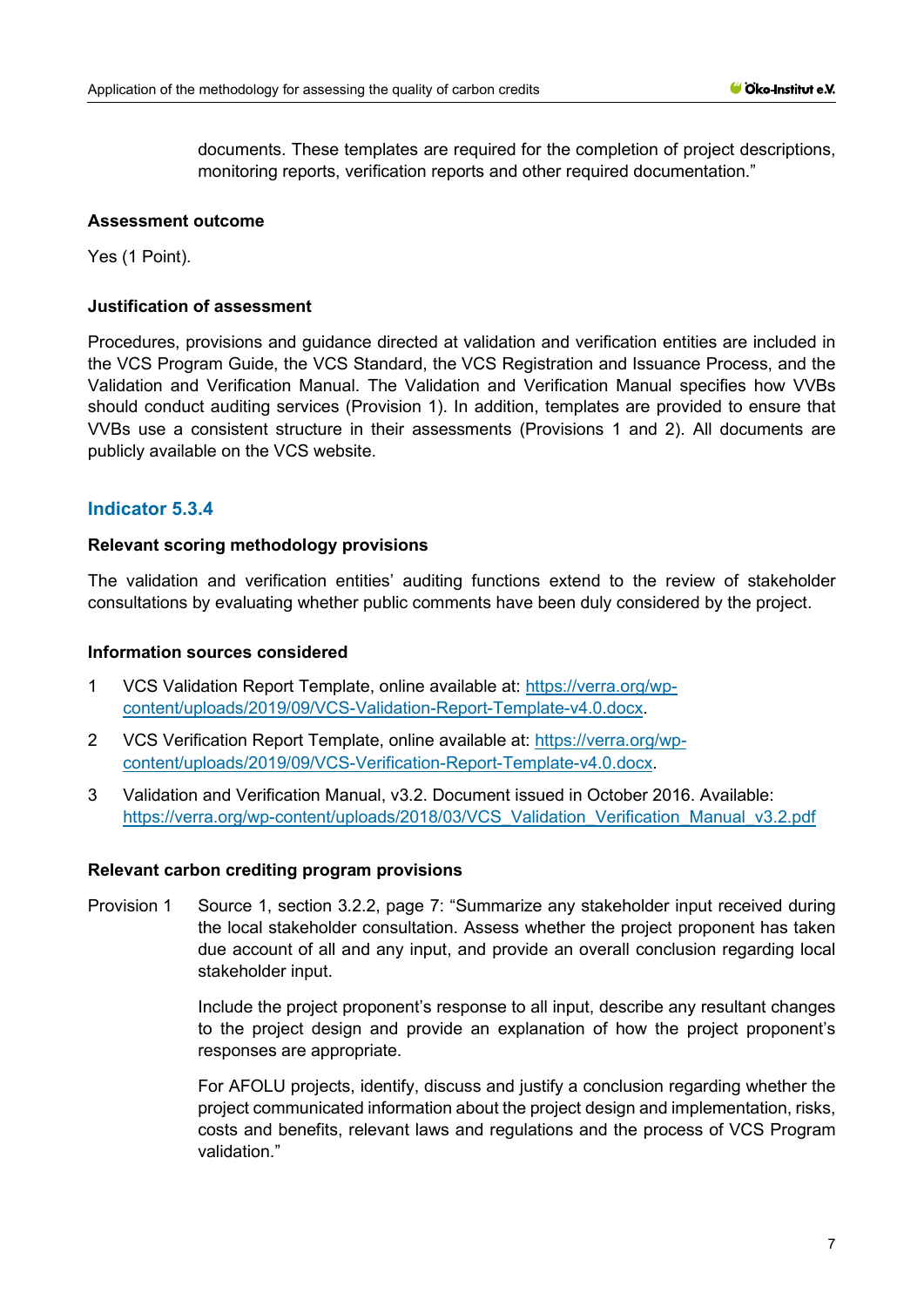Provision 2 Source 1, section 3.2.4, page 8: "Summarize any public comments submitted during the public comment period. Assess whether the project proponent has taken due account of all and any comments, and provide an overall conclusion regarding public comments.

> Include the project proponent's response to each comment, describe any resultant changes to the project design and provide an explanation of how the project proponent's responses are appropriate."

Provision 3 Source 2, section 4.2.2, page 9: "Summarize any stakeholder input received during ongoing communication with local stakeholders. Assess whether the project proponent has taken due account of all and any input, and provide an overall conclusion regarding local stakeholder input.

> Include the project proponent's response to all input, describe any resultant changes to the project design and provide an explanation of how the project proponent's responses are appropriate.

> For AFOLU projects, identify, discuss and justify a conclusion regarding whether the project continues to communicate the necessary relevant information about the project implementation, risks, costs and benefits, relevant laws and regulations and the process of VCS Program verification during the monitoring period."

Provision 4 Source 3, section 4.1, page 40: "When preparing a validation or verification report, VVBs must address, at minimum, the specific items detailed within the VCS templates (VCS Validation Report Template and VCS Verification Report Template, respectively) and adhere to the structure of the template."

## **Assessment outcome**

Yes (1 Point).

#### **Justification of assessment**

The VCS Validation Report Template and Verification Report Template specify how comments provided via public stakeholder consultations must be addressed (Provisions 1, 2, and 3). The Validation and Verification Manual requires validation and verification entities to address all items detailed in these templates (Provision 4). The indicator is therefore fulfilled.

## **Indicator 5.3.5**

#### **Relevant scoring methodology provisions**

The program has in place provisions which restrict a project owner's use of the same validation and verification entity. These restrictions, sometimes referred to as "rotation" provisions, may limit the frequency of audits (e.g., if an auditor provided the initial verification, then that auditor may not provide the subsequent verification), the total number of audits (e.g., an auditor may only perform verification for six consecutive years of the project, thereafter another auditor must perform verification), or the types of audits which may be performed by the same entity for the same project (e.g., if an auditor performed the validation, another auditor must perform verification). Programs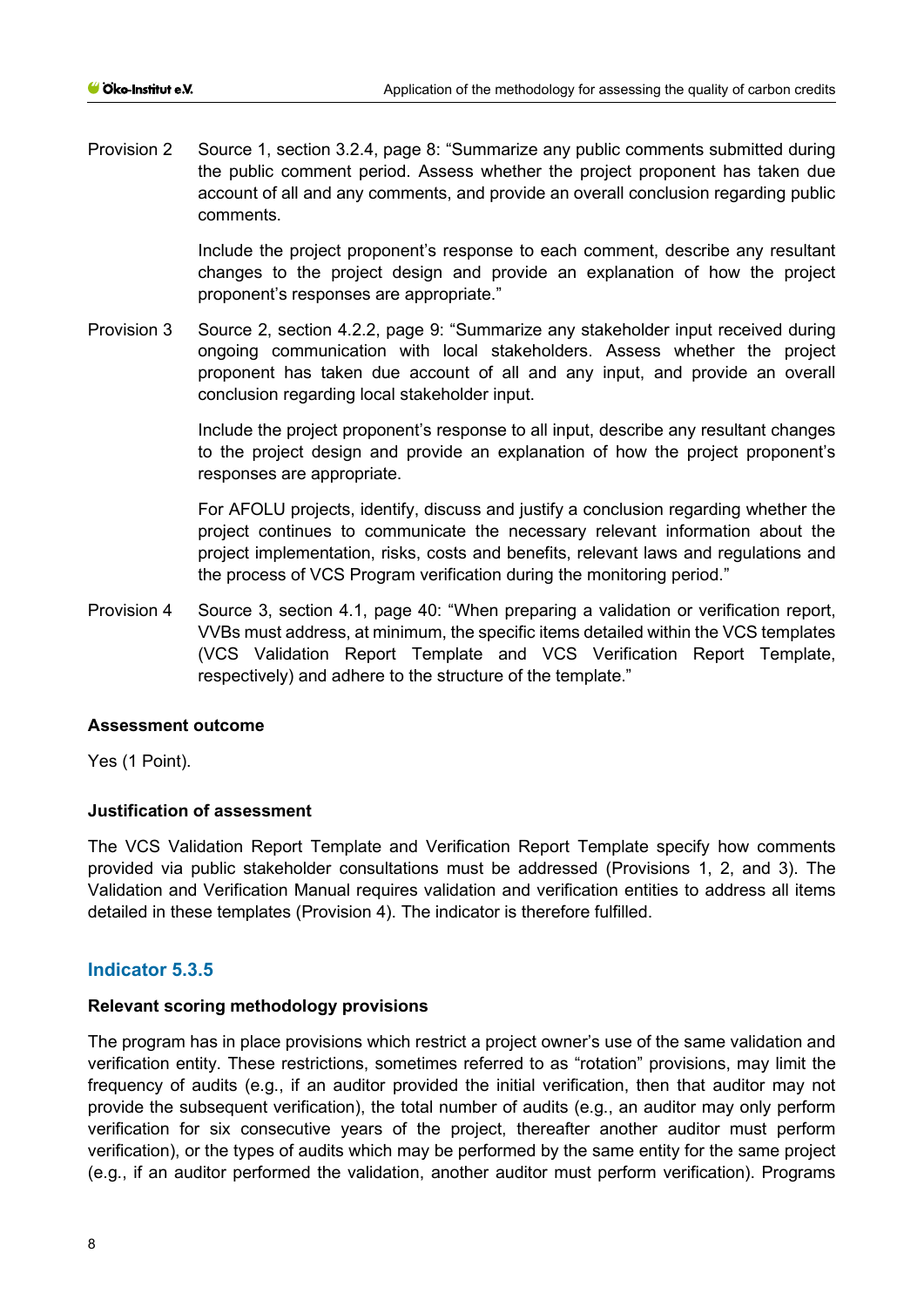may provide exceptions to such provisions as long as such exceptions are only granted in circumstances specified by the program. For example, geographic scarcity of auditors may necessitate the use of the same auditor for multiple verifications.

#### **Information sources considered**

1 VCS Standard, v4.1, 22 April 2021. Available: [https://verra.org/wp](https://verra.org/wp-content/uploads/2021/04/VCS-Standard_v4.1.pdf)[content/uploads/2021/04/VCS-Standard\\_v4.1.pdf.](https://verra.org/wp-content/uploads/2021/04/VCS-Standard_v4.1.pdf)

#### **Relevant carbon crediting program provisions**

- Provision 1 Source 1, section 4.1.20, page 54-55: "Rotation of validation/verification bodies is required in respect of validation and verification, as follows:
	- 1) Validation (including project crediting period renewal validation) and the first verification of a project (in a given project crediting period) may be undertaken by the same validation/verification body. However, the subsequent verification shall be undertaken by a different validation/verification body. For example, if validation and verification were undertaken at the same time, the subsequent verification would have to be undertaken by a different validation/verification body. If validation were undertaken first (i.e., separately), the first verification could be undertaken by the same validation/verification body, but the subsequent verification would have to be undertaken by a different validation/verification body.

Note –The gap validation of a project registered under an approved GHG program may be disregarded when assessing adherence to these requirements.

A validation/verification body may not verify more than six consecutive years of a project's GHG emission reductions or removals. The validation/verification body may undertake further verification for the project only when at least three years of the project's GHG emission reductions or removals have been verified by a different validation/verification body. Additionally, where a validation/verification body verifies the final six consecutive years of a project crediting period, the project crediting period renewal validation shall be undertaken by a different validation/verification body. Notwithstanding these rules, where AFOLU projects have verification periods longer than six years, a validation/verification body is permitted to verify more than six consecutive years of a project's GHG emission reductions or removals, and the subsequent verification shall be undertaken by a different validation/verification body

Note –Validations and verifications performed under other GHG programs shall be counted when assessing adherence to these requirements."

#### **Assessment outcome**

Yes (1 Point).

## **Justification of assessment**

The above documentation clearly specifies that the indicator is fulfilled.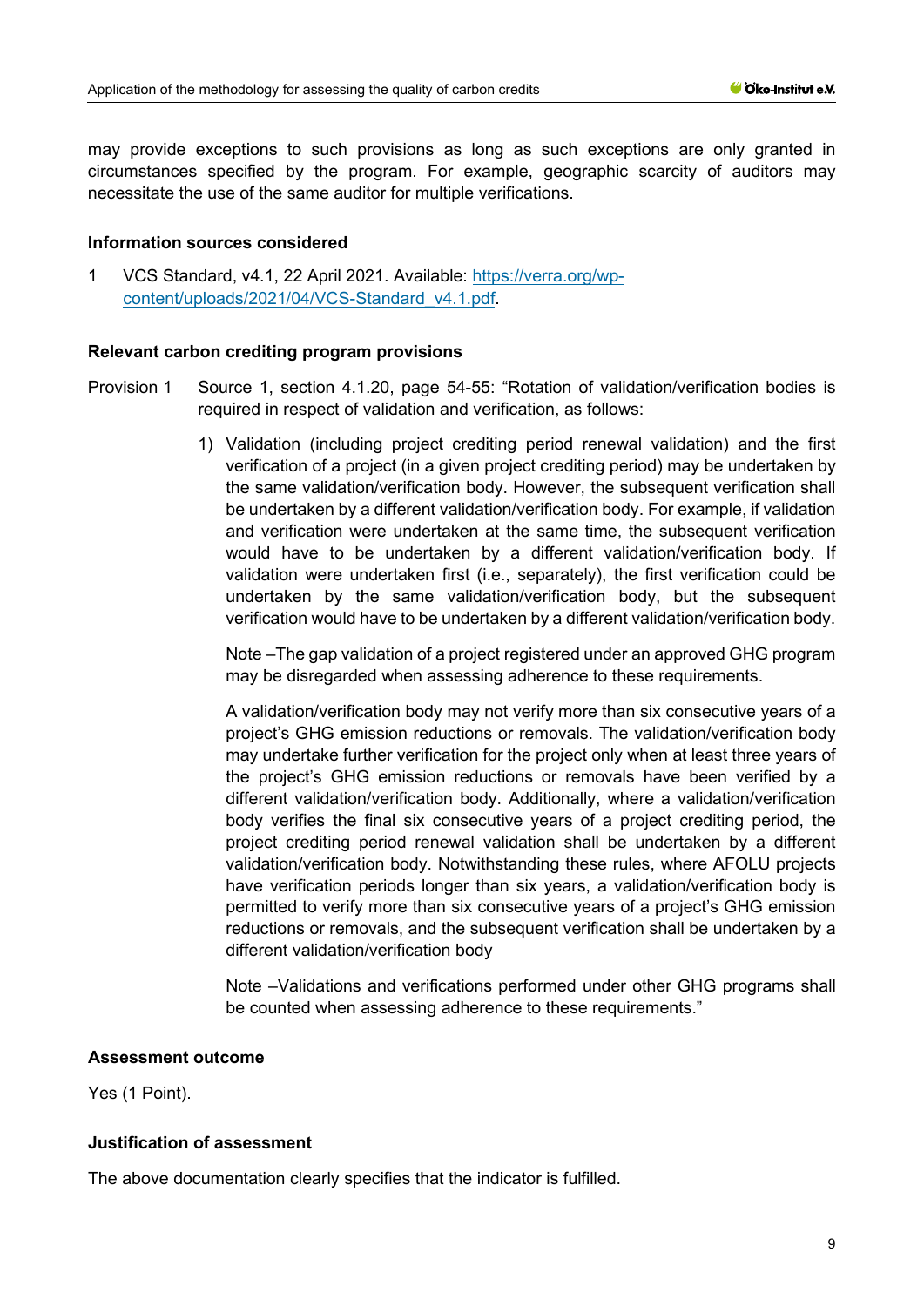## **Indicator 5.3.6**

#### **Relevant scoring methodology provisions**

The program provisions as set out in the standards, procedures or guidance for validation and verification entities, or otherwise indicated in the normative program documents, require that audit reports from validation and verification entities include at least:

- Details of audit dates
- Locations and scope of auditing
- The team composition of the validation and verification body
- Main findings
- Corrective action requests.

#### **Information sources considered**

- 1 VCS Standard, v4.1, 22 April 2021. Available: [https://verra.org/wp](https://verra.org/wp-content/uploads/2021/04/VCS-Standard_v4.1.pdf)[content/uploads/2021/04/VCS-Standard\\_v4.1.pdf.](https://verra.org/wp-content/uploads/2021/04/VCS-Standard_v4.1.pdf)
- 2 VCS Validation Report Template, online available at: [https://verra.org/wp](https://verra.org/wp-content/uploads/2019/09/VCS-Validation-Report-Template-v4.0.docx)[content/uploads/2019/09/VCS-Validation-Report-Template-v4.0.docx.](https://verra.org/wp-content/uploads/2019/09/VCS-Validation-Report-Template-v4.0.docx)
- 3 VCS Verification Report Template, online available at: [https://verra.org/wp](https://verra.org/wp-content/uploads/2019/09/VCS-Verification-Report-Template-v4.0.docx)[content/uploads/2019/09/VCS-Verification-Report-Template-v4.0.docx.](https://verra.org/wp-content/uploads/2019/09/VCS-Verification-Report-Template-v4.0.docx)
- 4 Validation and Verification Manual, v3.2. Document issued in October 2016. Available: https://verra.org/wp-content/uploads/2018/03/VCS Validation Verification Manual v3.2.pdf

#### **Relevant carbon crediting program provisions**

- Provision 1 Source 1, section 4.1.13, page 53: "The validation report describes the validation process, any findings raised during validation and their resolutions, and the conclusions reached by the validation/ verification body."
- Provision 2 Source 1, section 4.1.14, page 53: "The verification report describes the verification process, any findings raised during verification and their resolutions, and the conclusions reached by the validation/ verification body."
- Provision 3 Source 2, section 1.2, page 5: "Describe the scope and criteria of the validation."
- Provision 4 Source 2, section 2.5, page 6: "Describe the process for the resolution of findings (corrective actions, clarifications or other findings) raised by the validation team during the validation.

State the total number of corrective action requests, clarification requests, forward action requests and other findings raised during the validation.

Provide a summary of each finding, including the issue raised, the response(s) provided by the project proponent, and the final conclusion and any resulting changes to project documents. Unless this fits on one page, put all findings in an appendix."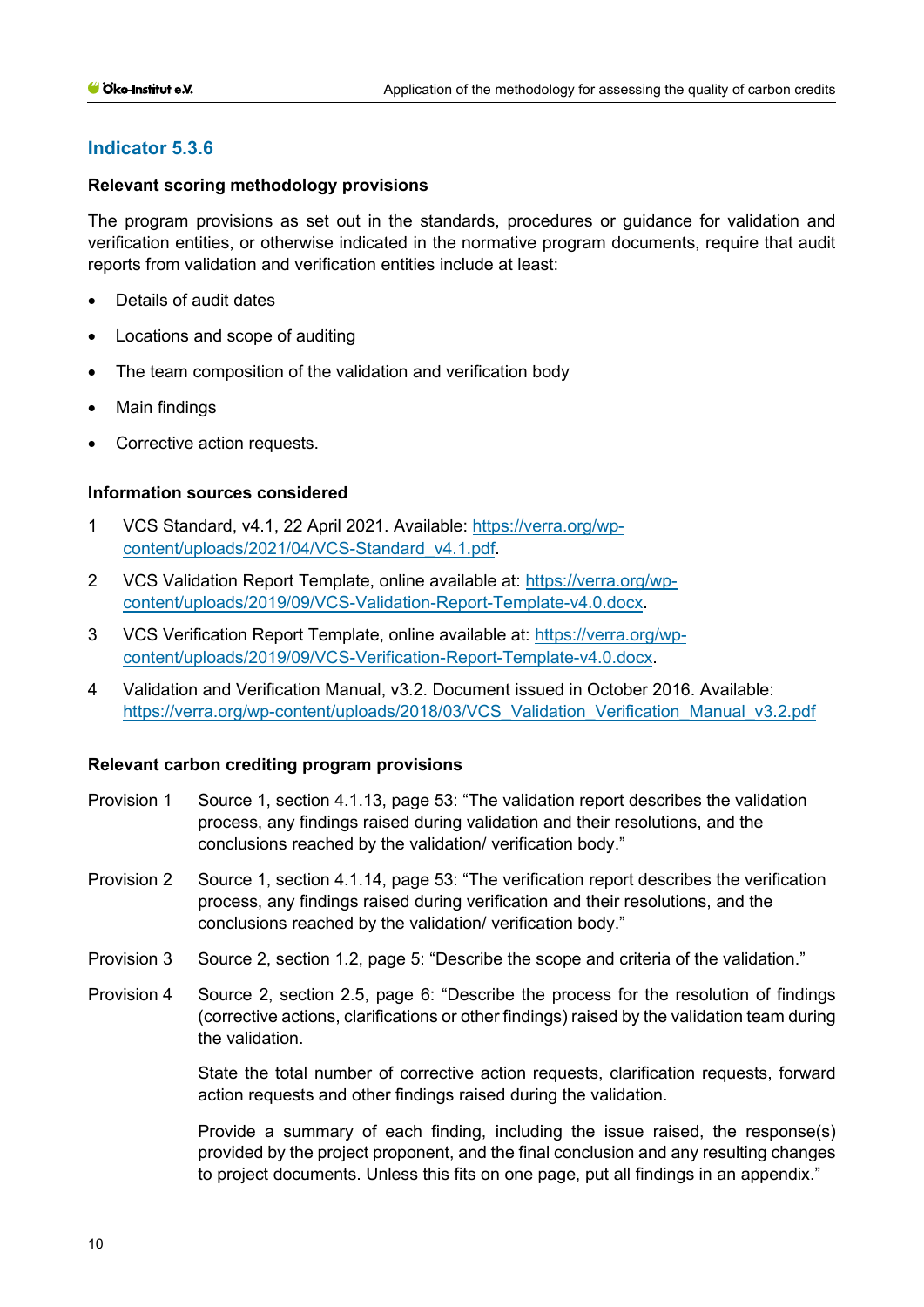Provision 5 Source 3, page 2: "Work carried out by: Individuals who conducted this validation"

Provision 6 Source 4, page 2: "Work carried out by: Individuals who conducted this verification"

Provision 7 Source 4, section 4,1, page 40-41: "Overview.

The VCS Program ensures consistent VVB reporting by requiring the use of validation and verification report templates. Guidance is contained within each template to assist VVBs in properly documenting processes, findings and conclusions.

Key Elements.

When preparing a validation or verification report, VVBs must address, at minimum, the specific items detailed within the VCS templates (VCS Validation Report Template and VCS Verification Report Template, respectively) and adhere to the structure of the template. However, VVBs can provide additional information. VVBs are encouraged to include additional documentation as annexes to the reports where needed.

The report templates have been developed to ensure both a minimum level of transparency in reporting and consistency in work undertaken by different VVBs. Both templates are structured in a similar manner covering the following key areas:

- Introduction: Covers objectives, scope, criteria, level of assurance and project description.
- Process: Addresses methods, objectives and criteria, including the sampling plan used to undertake the validation nor verification.
- Findings: Identifies, discusses and justifies findings in specific areas identified in the templates
- Conclusions: Provides a clear statement of conclusions, addressing specific items identified in the templates.

The verification template also includes a section for reporting on the validation process, findings and conclusions, which VVBs need to complete where a methodology deviation or project description deviation is applied to the project or where new project activity instances are added to a grouped project. In some cases, verification may also include gap validation of a project that is registered sequentially under the VCS and another approved GHG program."

Provision 8 Source 4, section 4.2, page 41-42: "Overview.

A sufficient level of information and detail must be provided in validation and verification reports to allow readers to understand the validation or verification process and draw informed conclusions about the project.

## Key Elements.

Understanding the appropriate level of detail for reporting is a common challenge for VVBs. Reporting is simplified through various report templates where VVBs are instructed whether to provide more descriptions or more detailed discussion and justification.

All sections of the templates, other than validation or verification findings, require only a description. VVBs must indicate the activities conducted, methods used, criteria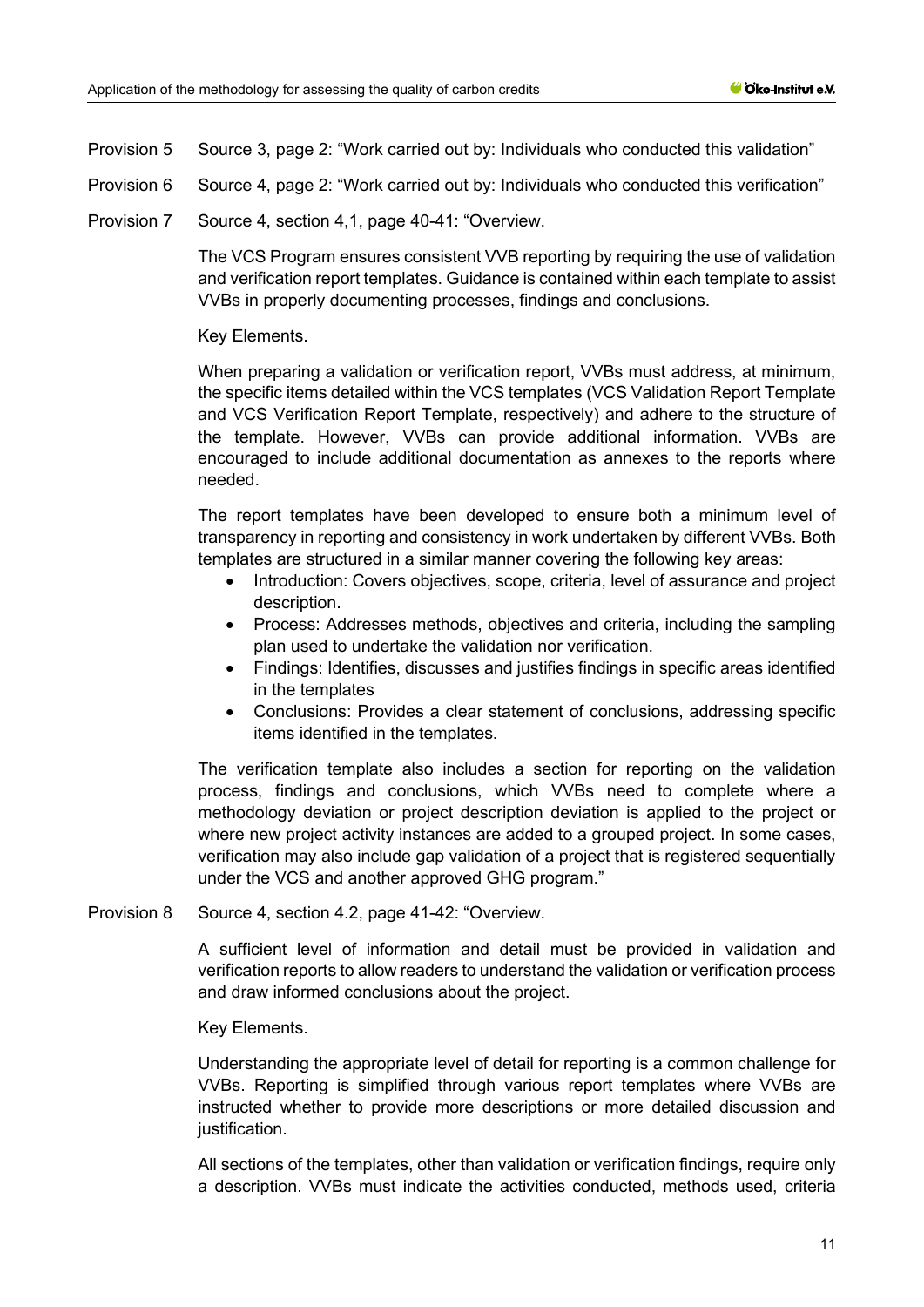applied and other information as appropriate. Descriptions should be succinct, while providing enough detail for the reader to understand what approaches were taken. VVBs are not required to include details on why they pursued a chosen course of action.

In contrast, the validation and verification findings sections of the templates require the identification, discussion and justification of all conclusions. VVBs must not only indicate findings but must also provide details on the following:

- Project proponent assertions:
- Types and amounts of evidence sampled and tested;
- Material and non-material discrepancies identified and how they were addressed; and
- Results of data testing that support the validation or verification conclusions.

VVBs must also ensure that reports contain an itemized breakdown of GHG emission reductions and removals where appropriate. For example, where the net emission reductions and removals is the sum of emission reductions and removals from changes in soil carbon, changes in both belowground biomass and aboveground biomass, as well as emission reductions and removals from each of the carbon pools must be stated and verified separately.

Where the monitoring report includes vintage breakdowns, the verification report must verify the emission reduction and removal volume for each vintage period specifying the exact start dates and end dates of the vintage period. This is required if VCUs are to be issued according to any vintage period breakdown in the monitoring report.

It is not necessary to provide detailed information such as the results of individual recalculations, notes from interviews and meetings, or detailed observations from site visits. This detailed information should still be retained outside of the validation or verification report in the form of validation and verification records. Such records assist VVBs in demonstrating conformance to ISO 14064-3and ISO 14065 (e.g., as part of accreditation assessment and surveillance). VCSA may also request such records as part of program oversight."

#### **Assessment outcome**

Yes (1 Point).

## **Justification of assessment**

The Validation and Verification Manual requires validation and verification entities to address all items detailed in the VCS Validation Report Template and the VCS Verification Report Template (Provision 6). These templates must include location and dates of site inspections, a brief description of the validation and verification and the project, the individuals who conducted the validation or verification, the purpose and scope of validation and verification, the method and criteria used for validation and verification, corrective actions and validation and verification findings (Provisions 3- 8). The indicator is therefore fulfilled.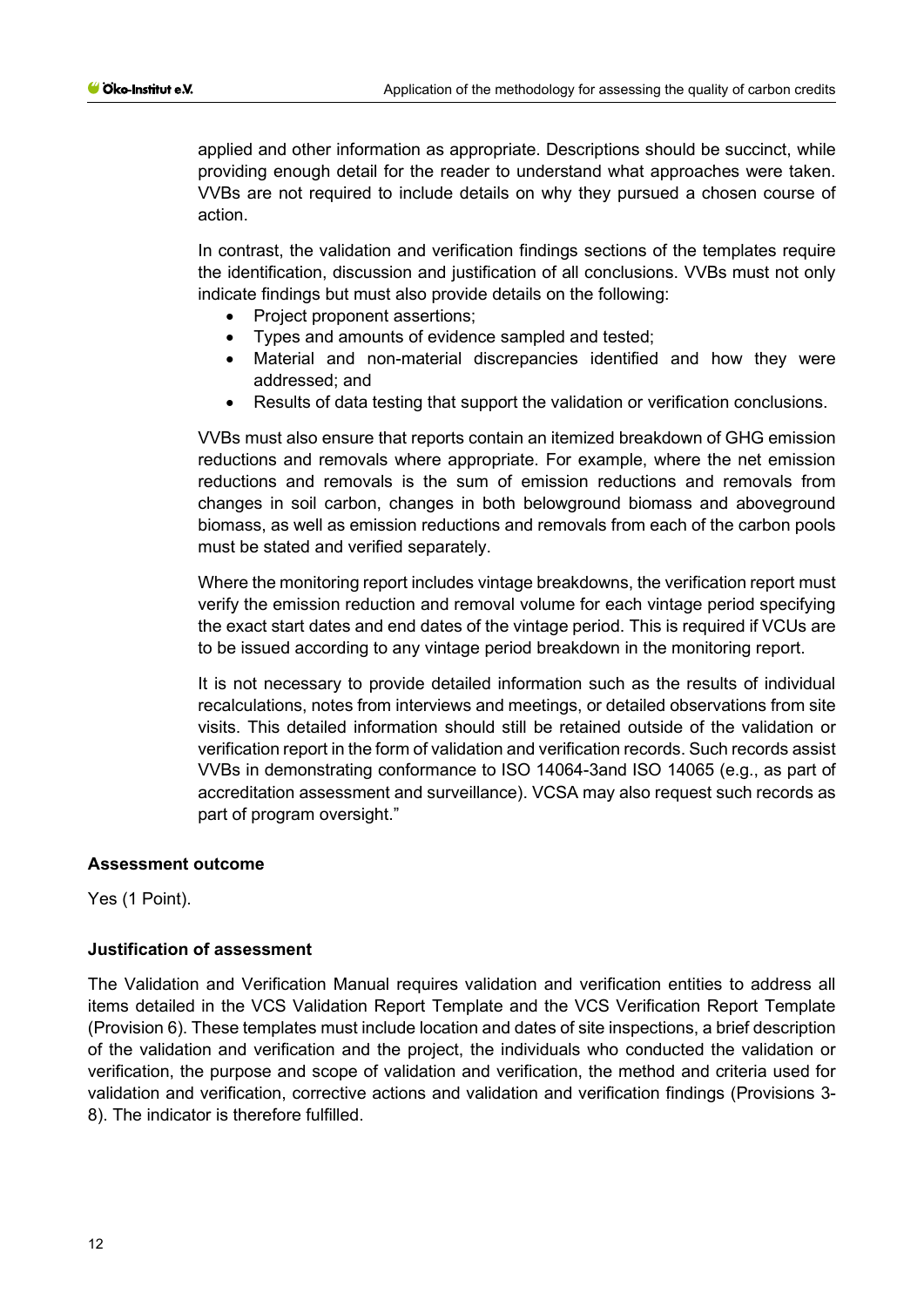# **Indicator 5.3.7**

## **Relevant scoring methodology provisions**

"The program has procedures in place to perform oversight of the validation and verification entities that have been approved under the program. Oversight should include review of individual project validation or verification reports and systematic monitoring of the validation and verification entity's job performance."

## **Information sources considered**

- 1 VCS Program Guide, v4.0, 19 September 2019. Available: [https://verra.org/wp](https://verra.org/wp-content/uploads/2019/09/VCS_Program_Guide_v4.0.pdf)[content/uploads/2019/09/VCS\\_Program\\_Guide\\_v4.0.pdf.](https://verra.org/wp-content/uploads/2019/09/VCS_Program_Guide_v4.0.pdf)
- 2 Verra VVB Agreement Template v1.2, 30 November 2021. Available: [https://verra.org/wp](https://verra.org/wp-content/uploads/2021/11/Verra-VVB-Agreement-Template-v1.2.docx)[content/uploads/2021/11/Verra-VVB-Agreement-Template-v1.2.docx](https://verra.org/wp-content/uploads/2021/11/Verra-VVB-Agreement-Template-v1.2.docx)

## **Relevant carbon crediting program provisions**

Provision 1 Source 1, section 2.5.6, page 8: "Verra is also responsible for overseeing the validation/verification bodies operating under the VCS Program. Where Verra identifies shortcomings in a validation/verification body's performance, it may provide feedback and require the validation/verification body to address non-conformities.

> Verra also reserves the right to take action against validation/verification bodies in accordance with the provisions set out in the agreements signed with Verra. The rights and obligations for validation/verification bodies are set out in such agreements."

- Provision 2 Source 2, section 1.1, page 3: ""VVB Oversight Procedures" means the procedures to ensure the quality of work undertaken by VVBs as set out in the relevant Verra Program Rules and guidance documents and notified to the Service Provider by Verra from time to time."
- Provision 3 Source 2, section 3.1, page 5: "The Service Provider shall at all times conduct its performance of the Services in compliance with the relevant Verra Program Rules and VVB Oversight Procedures and, where Verra's approval of the Service Provider under this Agreement to provide the Services is based on the Service Provider's accreditation under an Accreditation Program as set out in the Verra Program Rules, the rules and principles of that Accreditation Program, as relevant."
- Provision 4 Source 2, section 4.1, page 6: "4.1 Right of Verra to Review the Service Provider

<span id="page-12-0"></span>Verra may, at its discretion (and, for the avoidance of doubt, either itself or through any agent it may appoint from time to time), conduct individual or periodic reviews of the Service Provider's performance of the Services to seek evidence as to whether the Service Provider has complied and is in compliance with its obligation under Clause 3.1. Such reviews may include, but are not limited to, desk reviews of the Service Provider's work, visits to the Service Provider's offices, witnessing the Service Provider undertaking the Services and visits to Projects. The Service Provider shall use all reasonable efforts to cooperate with such reviews, visits and witnessing, and shall comply with any reasonable request of Verra for information, copies of documents or access to documents or data in connection with such reviews (only to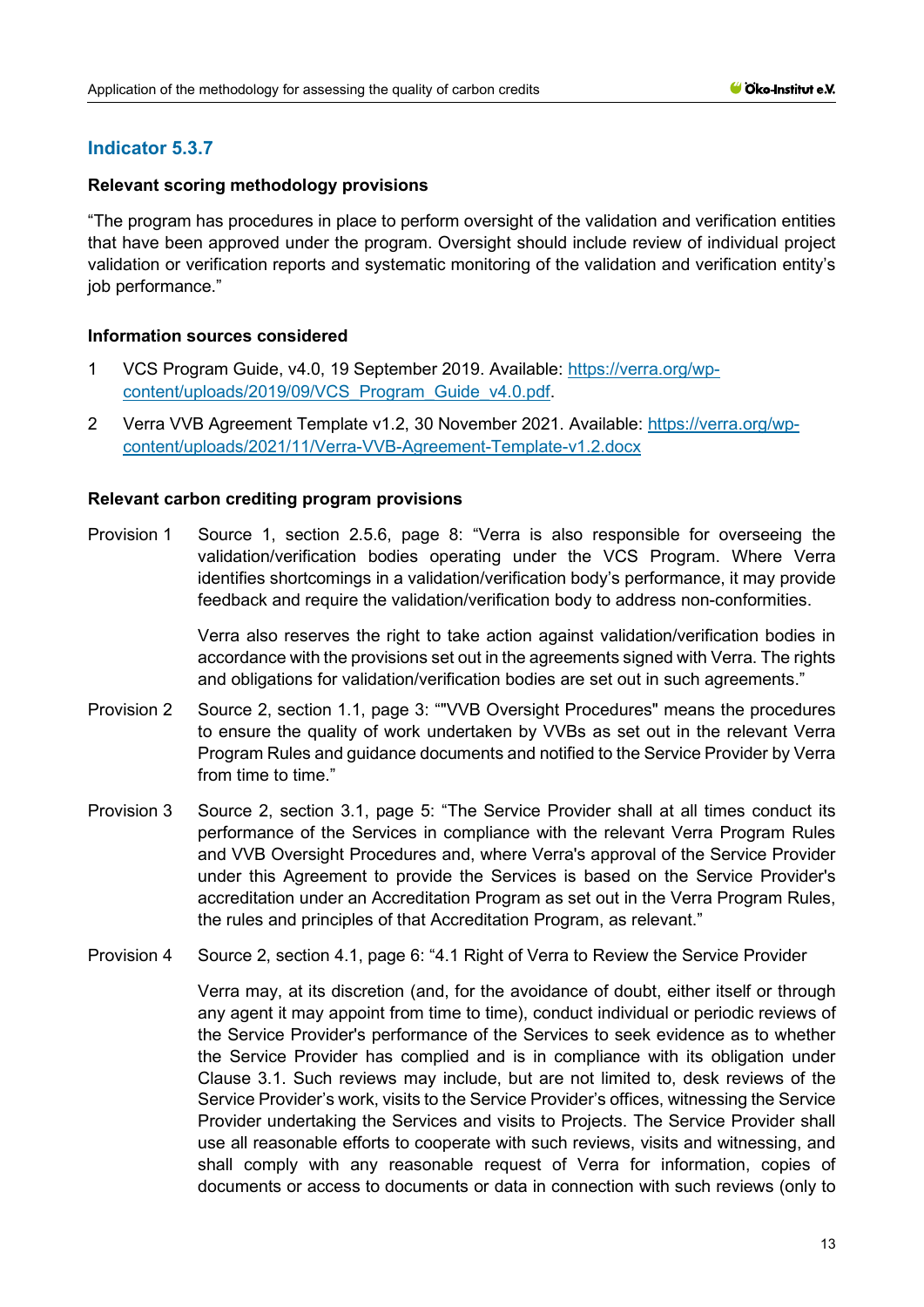the extent that these are not publicly available, the Service Provider has reasonable access to such documents or data and the provision of (or the disclosure of information contained in or of the fact of the existence of or the grant of access to) such documents does not breach or conflict with any duty of confidence or related contractual obligation owed by the Delivering Party to any third party). All reviews conducted by Verra under this clause 4.1 shall be at Verra's sole cost and expense."

Provision 5 Source 2, section 4.2, page 6: "4.2 Referral to the Relevant Body

If Verra becomes aware, whether in the course of a review in accordance with Clause [4.1](#page-12-0) or otherwise, of any evidence that the Service Provider may not have complied in any respect with the rules or principles of any Accreditation Program for which the Service Provider is accredited, as relevant, Verra may, at its discretion, provide such evidence of non-compliance to the relevant Accreditation Program or body recognized by the respective Verra Program Rules, as relevant, without the prior approval of or notification to the Service Provider."

Provision 6 Source 2, section 5.1, page 7: "5.1 Automatic Suspension of the Service Period

<span id="page-13-0"></span>If, at any time during the Service Period, the relevant accreditation of the Service Provider expires or is withdrawn, suspended or cancelled, then the Service Period for that Service shall be immediately suspended. Where such expiry, withdrawal, suspension or cancellation relates to a subset of the Services, the Service Period shall be automatically suspended only for the same subset of the Services, though Verra reserves the right to suspend the Service Period in relation to all Services. For the avoidance of doubt, where the Service Provider holds multiple relevant accreditations, the expiry, withdrawal, suspension or cancellation of any one of such accreditations shall result in such automatic full or partial suspension of the Service Period, as appropriate and as contemplated in this Clause [5.1.](#page-13-0)"

Provision 7 Source 2, section 5.2, page 7: "5.2 Discretionary Suspension of the Service Period

<span id="page-13-1"></span>If Verra becomes aware, whether in the course of a review in accordance with Clause [4.1](#page-12-0) or otherwise, of any evidence that the Service Provider may not have complied in any respect with its obligation under Clause 3.1, Verra may, in its absolute discretion, decide to partially suspend the Service Period for one or more Services, by suspending the Service Period in respect of specific scopes and/or functions, or fully suspend the Service Period, by suspending the Service Period in respect of the whole of the subject matter of this Agreement. If Verra decides to suspend the Service Period pursuant to this Clause [5.2,](#page-13-1) it shall notify the Service Provider at least 15 Business Days in advance of the starting date of such suspension and provide the Service Provider with a copy or detailed description of the evidence upon which it has based its decision."

Provision 8 Source 2, section 5.3, page 7: "5.3 Prohibition on Providing Services during **Suspension** 

> During the period of any suspension of the Service Period pursuant to Clause [5.1](#page-13-0) or Clause [5.2,](#page-13-1) the Service Provider shall not issue any reports or other documentation in connection with the suspended Services, except with the agreement of Verra. During such period, Verra may indicate in the list of Validation/Verification Bodies on its website that the Service Period has been suspended for the relevant Service."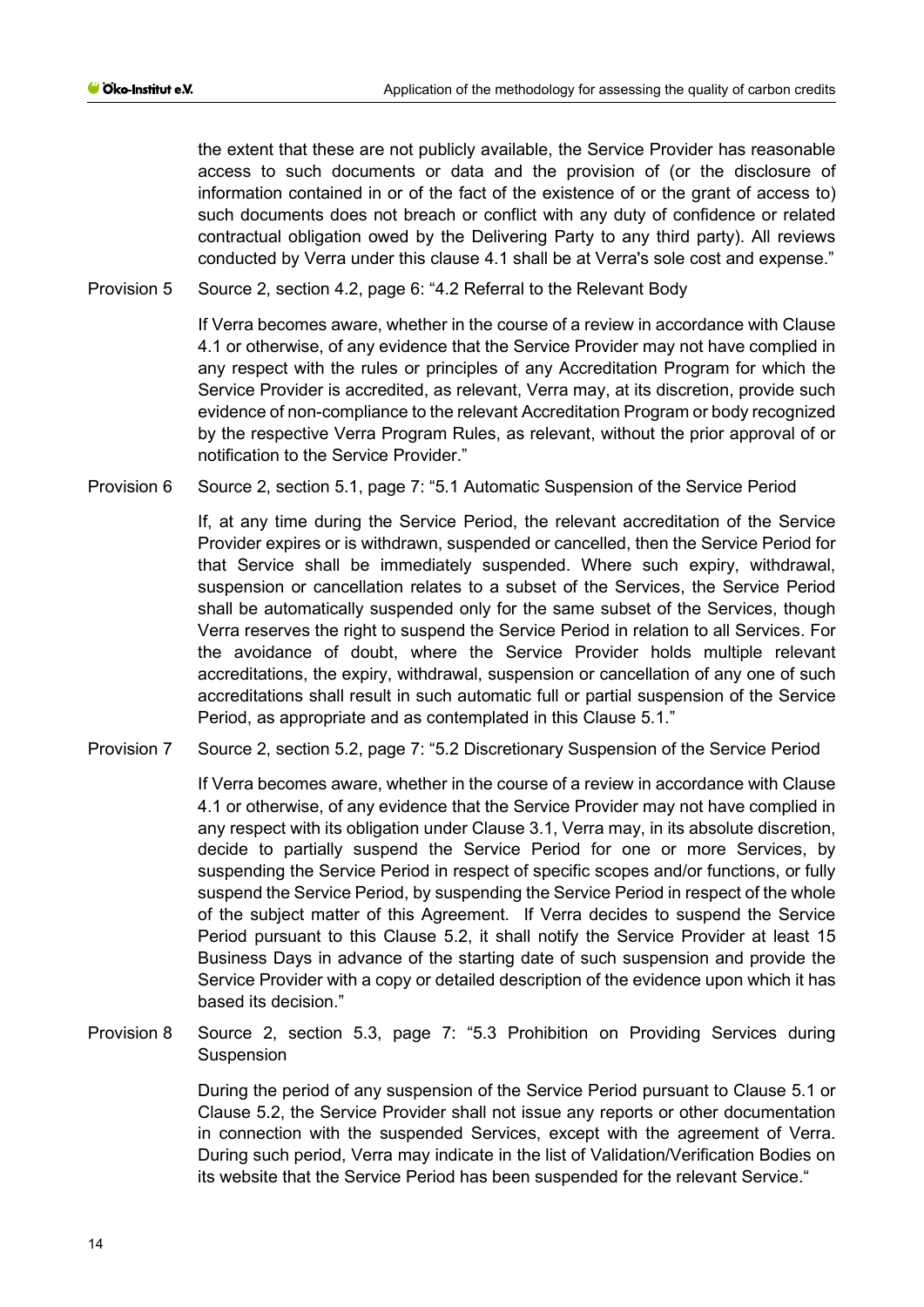#### **Assessment outcome**

Yes (1 Point).

## **Justification of assessment**

The VCS program guide specifies that "Verra is also responsible for overseeing the validation/verification bodies operating under the VCS Program" and "may provide feedback and require the validation/verification body to address non-conformities" where Verra identifies shortcomings in a validation/verification body's performance. The Verra Agreement Template v1.2 identifies the types of review and oversight Verra is permitted to conduct and that Verra may take action against the VVB by reporting non-compliance to the accreditation body (Provision 4 and Provision 5). The Verra Agreement Template v1.2 further identifies that action may be taken against the VVB if they are out of line with clause 3.1: Verra Program Rules (Provision 3). This clause also identifies the VVB Oversight Procedures as defined in Provision 2 which reference the Verra Program Rules. Provision 3 identifies that review of the VVBs work and job performance are to be reviewed, but the public availability of the VVB Oversight Procedures would add confidence to this assessment. The indicator is, however, considered to be fulfilled.

# **Indicator 5.3.8**

## **Relevant scoring methodology provisions**

"The program has procedures in place for reporting identified non-compliances to the validation and verification entity and its accreditation body(ies)."

## **Information sources considered**

- 3 VCS Program Guide, v4.0, 19 September 2019. Available: [https://verra.org/wp](https://verra.org/wp-content/uploads/2019/09/VCS_Program_Guide_v4.0.pdf)[content/uploads/2019/09/VCS\\_Program\\_Guide\\_v4.0.pdf.](https://verra.org/wp-content/uploads/2019/09/VCS_Program_Guide_v4.0.pdf)
- 4 Verra VVB Agreement Template v1.2, 30 November 2021. Available: [https://verra.org/wp](https://verra.org/wp-content/uploads/2021/11/Verra-VVB-Agreement-Template-v1.2.docx)[content/uploads/2021/11/Verra-VVB-Agreement-Template-v1.2.docx](https://verra.org/wp-content/uploads/2021/11/Verra-VVB-Agreement-Template-v1.2.docx)

## **Relevant carbon crediting program provisions**

Provision 1 Source 1, section 2.5.6, page 8: "Verra is also responsible for overseeing the validation/verification bodies operating under the VCS Program. Where Verra identifies shortcomings in a validation/verification body's performance, it may provide feedback and require the validation/verification body to address non-conformities.

> Verra also reserves the right to take action against validation/verification bodies in accordance with the provisions set out in the agreements signed with Verra. The rights and obligations for validation/verification bodies are set out in such agreements."

Provision 2 Source 2, section 1.1, page 3: ""VVB Oversight Procedures" means the procedures to ensure the quality of work undertaken by VVBs as set out in the relevant Verra Program Rules and guidance documents and notified to the Service Provider by Verra from time to time."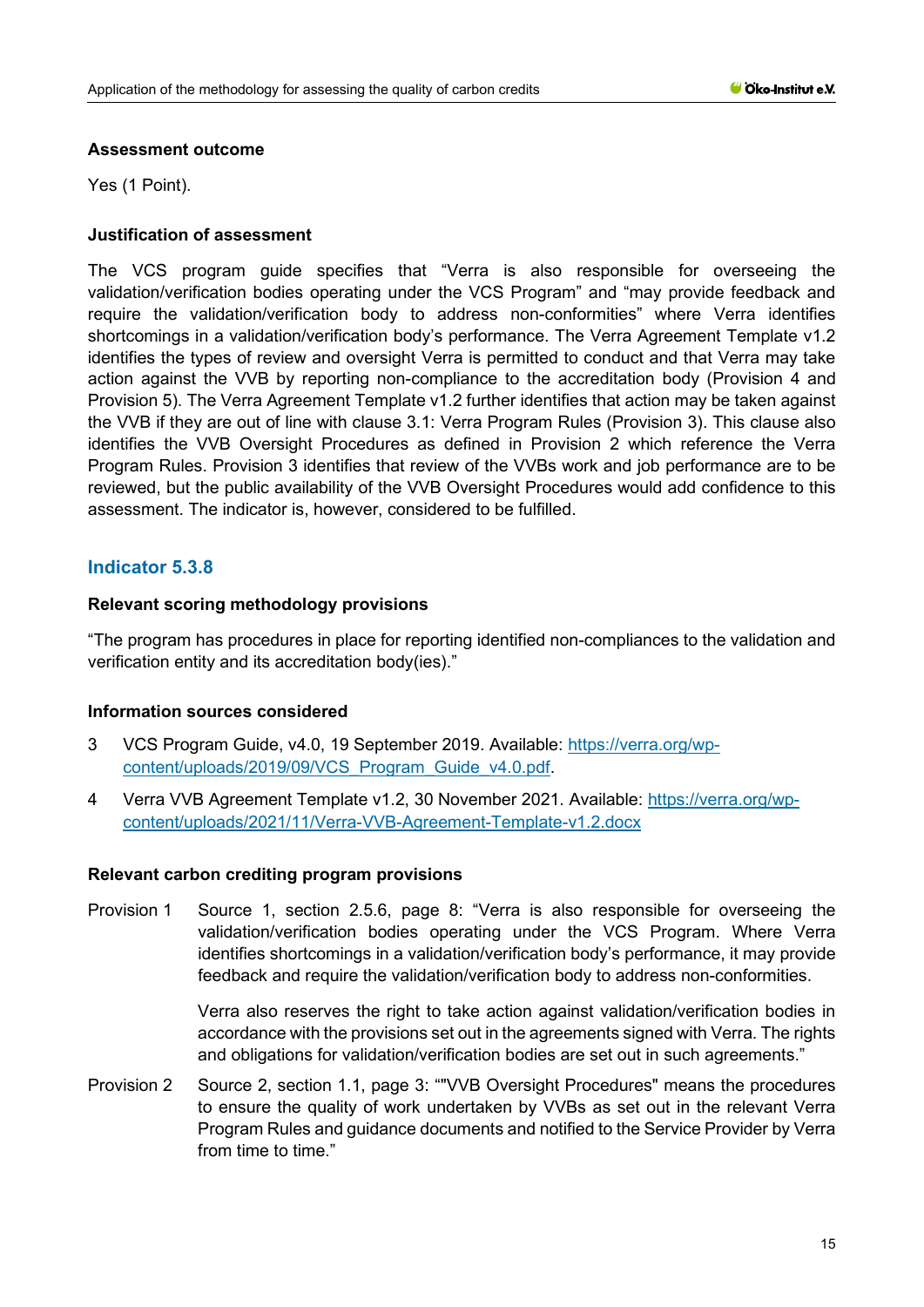- Provision 3 Source 2, section 3.1, page 5: "The Service Provider shall at all times conduct its performance of the Services in compliance with the relevant Verra Program Rules and VVB Oversight Procedures and, where Verra's approval of the Service Provider under this Agreement to provide the Services is based on the Service Provider's accreditation under an Accreditation Program as set out in the Verra Program Rules, the rules and principles of that Accreditation Program, as relevant."
- Provision 4 Source 2, section 4.1, page 6: "4.1 Right of Verra to Review the Service Provider

Verra may, at its discretion (and, for the avoidance of doubt, either itself or through any agent it may appoint from time to time), conduct individual or periodic reviews of the Service Provider's performance of the Services to seek evidence as to whether the Service Provider has complied and is in compliance with its obligation under Clause 3.1. Such reviews may include, but are not limited to, desk reviews of the Service Provider's work, visits to the Service Provider's offices, witnessing the Service Provider undertaking the Services and visits to Projects. The Service Provider shall use all reasonable efforts to cooperate with such reviews, visits and witnessing, and shall comply with any reasonable request of Verra for information, copies of documents or access to documents or data in connection with such reviews (only to the extent that these are not publicly available, the Service Provider has reasonable access to such documents or data and the provision of (or the disclosure of information contained in or of the fact of the existence of or the grant of access to) such documents does not breach or conflict with any duty of confidence or related contractual obligation owed by the Delivering Party to any third party). All reviews conducted by Verra under this clause 4.1 shall be at Verra's sole cost and expense."

Provision 5 Source 2, section 4.2, page 6: "4.2 Referral to the Relevant Body

If Verra becomes aware, whether in the course of a review in accordance with Clause [4.1](#page-12-0) or otherwise, of any evidence that the Service Provider may not have complied in any respect with the rules or principles of any Accreditation Program for which the Service Provider is accredited, as relevant, Verra may, at its discretion, provide such evidence of non-compliance to the relevant Accreditation Program or body recognized by the respective Verra Program Rules, as relevant, without the prior approval of or notification to the Service Provider."

Provision 6 Source 2, section 5.1, page 7: "5.1 Automatic Suspension of the Service Period

If, at any time during the Service Period, the relevant accreditation of the Service Provider expires or is withdrawn, suspended or cancelled, then the Service Period for that Service shall be immediately suspended. Where such expiry, withdrawal, suspension or cancellation relates to a subset of the Services, the Service Period shall be automatically suspended only for the same subset of the Services, though Verra reserves the right to suspend the Service Period in relation to all Services. For the avoidance of doubt, where the Service Provider holds multiple relevant accreditations, the expiry, withdrawal, suspension or cancellation of any one of such accreditations shall result in such automatic full or partial suspension of the Service Period, as appropriate and as contemplated in this Clause [5.1.](#page-13-0)"

Provision 7 Source 2, section 5.2, page 7: "5.2 Discretionary Suspension of the Service Period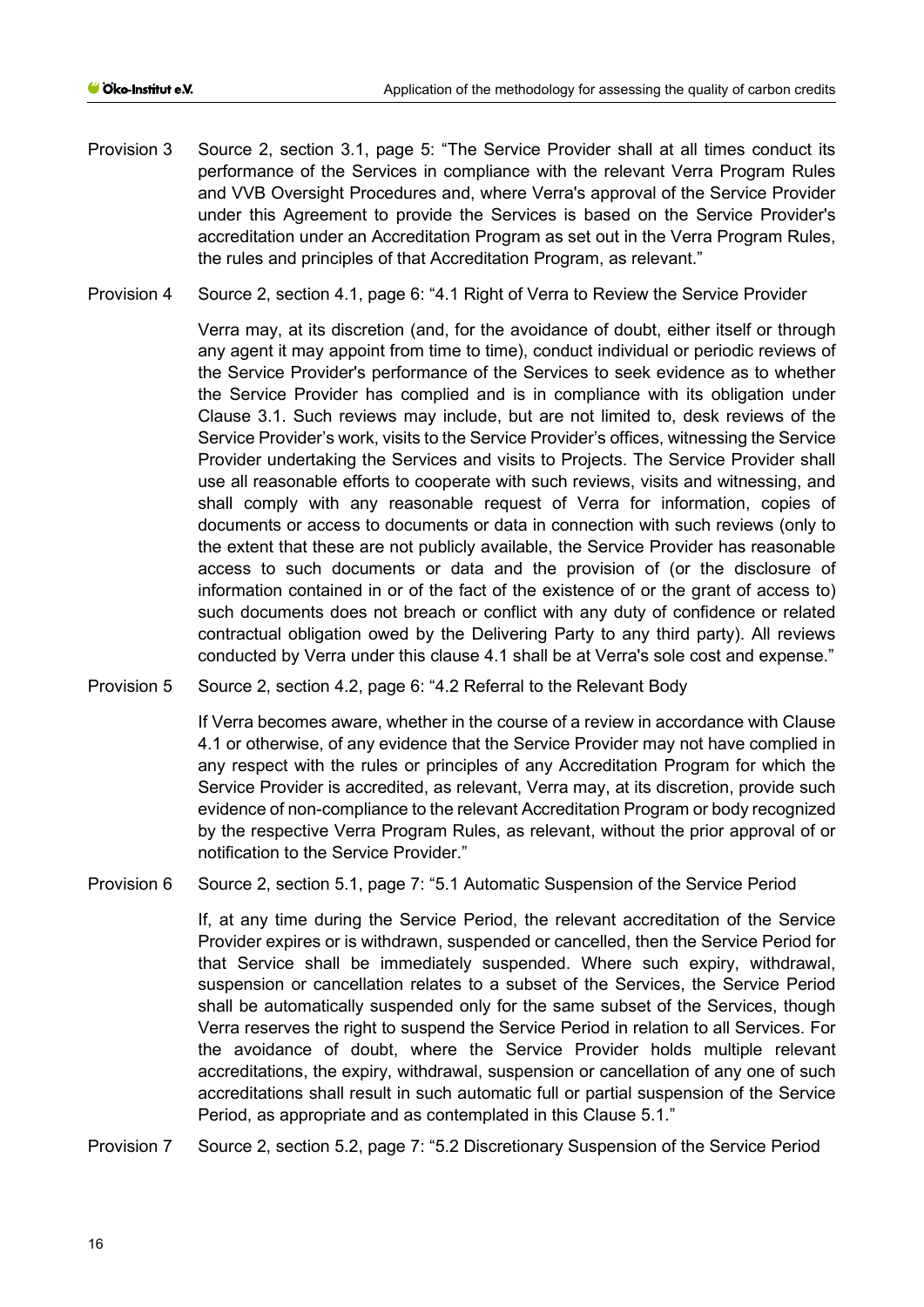If Verra becomes aware, whether in the course of a review in accordance with Clause [4.1](#page-12-0) or otherwise, of any evidence that the Service Provider may not have complied in any respect with its obligation under Clause 3.1, Verra may, in its absolute discretion, decide to partially suspend the Service Period for one or more Services, by suspending the Service Period in respect of specific scopes and/or functions, or fully suspend the Service Period, by suspending the Service Period in respect of the whole of the subject matter of this Agreement. If Verra decides to suspend the Service Period pursuant to this Clause [5.2,](#page-13-1) it shall notify the Service Provider at least 15 Business Days in advance of the starting date of such suspension and provide the Service Provider with a copy or detailed description of the evidence upon which it has based its decision."

Provision 8 Source 2, section 5.3, page 7: "5.3 Prohibition on Providing Services during Suspension

> During the period of any suspension of the Service Period pursuant to Clause [5.1](#page-13-0) or Clause [5.2,](#page-13-1) the Service Provider shall not issue any reports or other documentation in connection with the suspended Services, except with the agreement of Verra. During such period, Verra may indicate in the list of Validation/Verification Bodies on its website that the Service Period has been suspended for the relevant Service."

#### **Assessment outcome**

No (0 Points).

## **Justification of assessment**

The VCS provides for oversight of VVBs. The element that is not fulfilled by the program is the requirement to report non-compliances by VVBs. The current language from Provision 4 section 4.2 identifies that "Verra may, in its absolute discretion…" refer the infraction to the accreditation program and Verra does not need to notify the VVB that this is happening. Such reporting is thus not systematically occurring. Therefore, this indicator is not fulfilled.

## **Indicator 5.3.9**

#### **Relevant scoring methodology provisions**

The accreditation bodies recognized by the carbon crediting program, or the carbon crediting program if it itself accredits validation and verification entities, have monitoring procedures in place to regularly assess the performance of validation and verification entities in providing auditing services to the relevant carbon crediting program (e.g., through regular accreditation surveillance, requirements for re-accreditation).

## **Information sources considered**

1 Decision 3/CMP.1: Modalities and procedures for a clean development mechanism as defined in Article 12 of the Kyoto Protocol. ANNEX Modalities and procedures for a clean development mechanism. Available at [https://cdm.unfccc.int/Reference/COPMOP/08a01\\_abbr.pdf.](https://cdm.unfccc.int/Reference/COPMOP/08a01_abbr.pdf)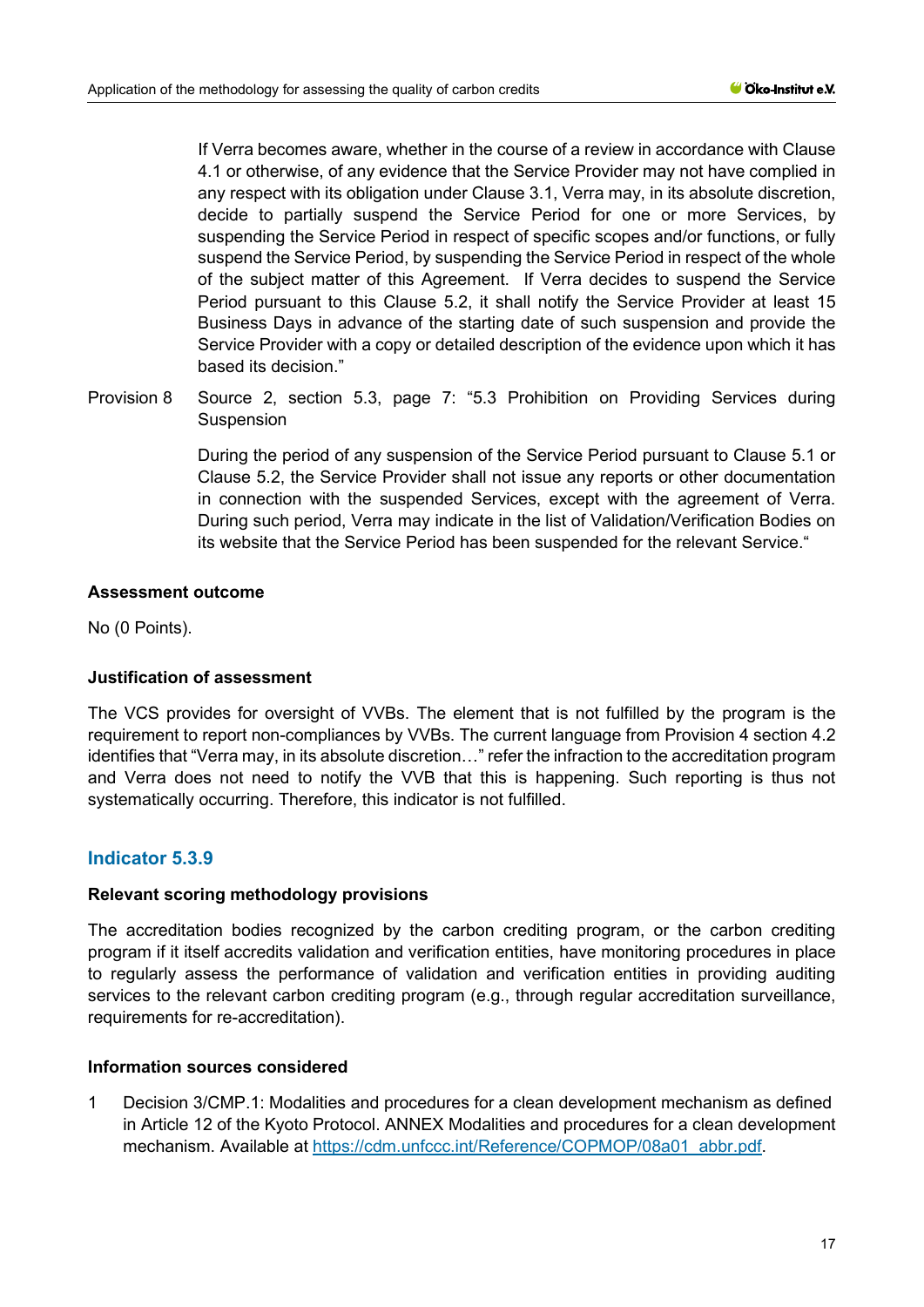- 2 Procedure: Performance monitoring of designated operational entities. CDM-EB58-A01- PROC. Version 04.0, 12 June 2020. Available: [https://cdm.unfccc.int/sunsetcms/storage/contents/stored-file-](https://cdm.unfccc.int/sunsetcms/storage/contents/stored-file-20200617103751365/Accr_proc02.pdf)[20200617103751365/Accr\\_proc02.pdf.](https://cdm.unfccc.int/sunsetcms/storage/contents/stored-file-20200617103751365/Accr_proc02.pdf)
- 3 ANSI program website [\(https://anab.ansi.org/greenhouse-gas-validation-verification/how-to](https://anab.ansi.org/greenhouse-gas-validation-verification/how-to-apply)[apply\)](https://anab.ansi.org/greenhouse-gas-validation-verification/how-to-apply), last accessed on 21 July 2021.
- 4 Accreditation Policy for ANAB Greenhouse Gas Validation / Verification Body Accreditation Program. PUBLIC POLICY GHG-PL-701. Revision 3, 4 March 2021. Available: [https://anabpd.ansi.org/Accreditation/environmental/greenhouse-gas-validation](https://anabpd.ansi.org/Accreditation/environmental/greenhouse-gas-validation-verification/DocumentDetail?DRId=119)[verification/DocumentDetail?DRId=119.](https://anabpd.ansi.org/Accreditation/environmental/greenhouse-gas-validation-verification/DocumentDetail?DRId=119)

## **Relevant carbon crediting program provisions**

Provision 1 Source 1, paragraph 20, page 11: "The Executive Board shall:

- (a) Accredit operational entities which meet the accreditation standards contained in appendix A below;
- (b) Recommend the designation of operational entities to the COP/MOP;
- (c) Maintain a publicly available list of all designated operational entities;
- (d) Review whether each designated operational entity continues to comply with the accreditation standards contained in appendix A below and on this basis confirm whether to reaccredit each operational entity every three years;
- (e) Conduct spot-checking at any time and, on the basis of the results, decide to conduct the above-mentioned review, if warranted."
- Provision 2 Source 2, paragraph 5, page 4: "This procedure is not intended to provide for comparative ranking of DOEs, but to indicate the level of performance and compliance of individual DOEs with the CDM requirements. Its implementation should be complemented with system-wide analysis and improvement."
- Provision 3 Source 3: "Surveillance:

Surveillance of accredited V/VBs provides confidence about the full implementation and effectiveness of the V/VBs system. The intent of regular surveillance is to assure stakeholders of the quality of the services provided. Surveillance occurs every year annually at the date of initial accreditation."

- Provision 4 Source 4, clause 10.1: "GHG Program operates based on a 5-year cycle. Therefore, reassessment activities shall be conducted during year 5 of the V/VB's accreditation in accordance with the GHG Program procedures. Reassessment shall proceed similar to initial assessment except that experience gained during previous assessments shall be taken into account."
- Provision 5 Source 4, clause 10.2: "Surveillance assessment on accredited V/VBs shall be conducted every year in accordance with the GHG Program procedures other than the years during which the V/VB undergoes reassessment per clause 10.1. The purpose of surveillance assessments is to monitor the continued conformance of accredited V/VBs with the international standards, appropriate guidance documents and ANAB policies and procedures."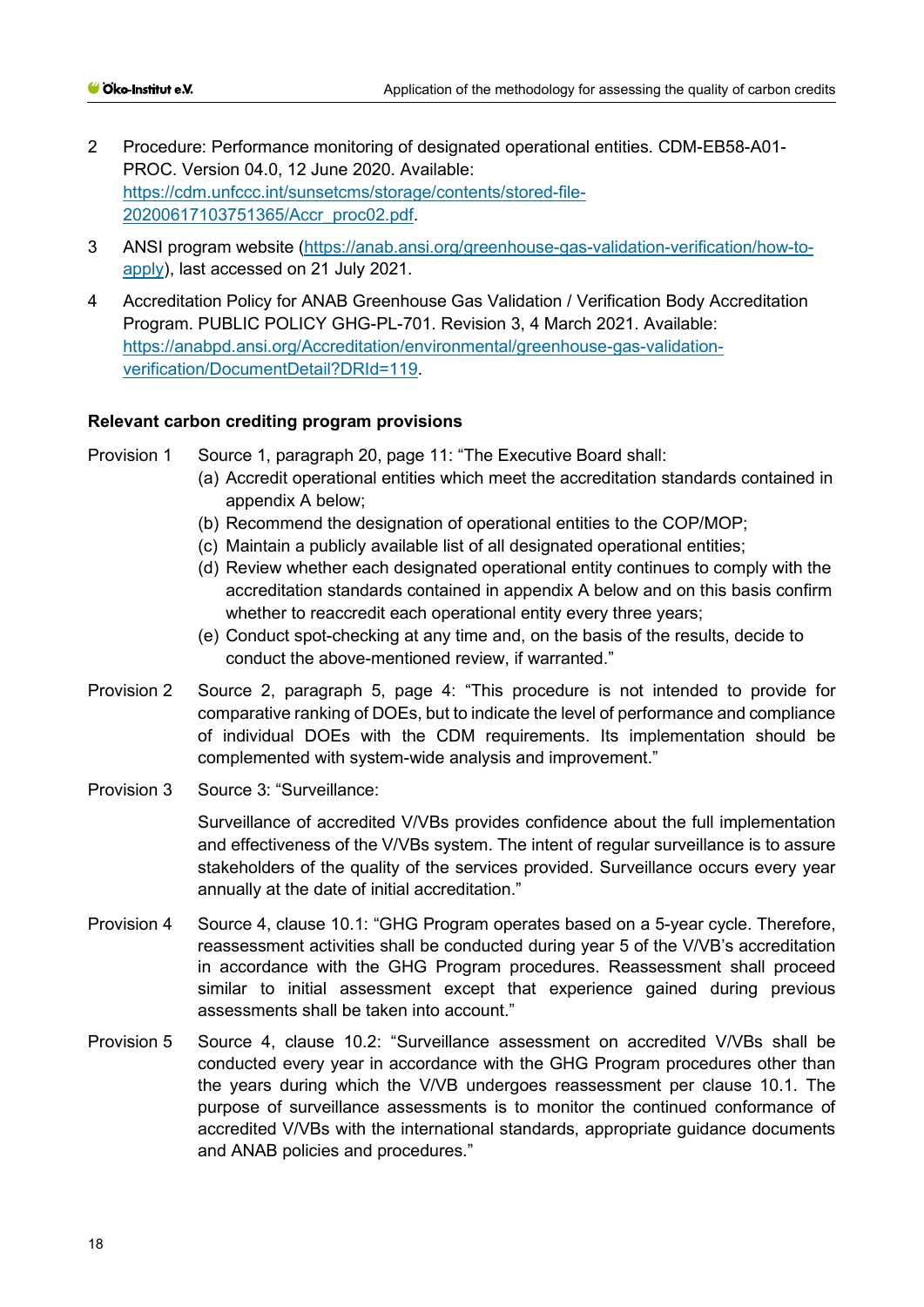- Provision 6 Source 4, clause 10.3: "Surveillance assessment shall be less comprehensive than initial assessments and reassessments but shall include document review, onsite assessment and at least one witness assessment. Specific number of witness assessments and sites to be visited shall be determined by ANAB staff in consultation with technical assessor(s) if necessary. Surveillance onsite assessments shall be planned taking into account other surveillance activities."
- Provision 7 Source 4, clause 10.4: "All V/VB premises from which one or more key activities are performed shall be assessed at least once within the accreditation cycle."

## **Assessment outcome**

No (0 Points).

#### **Justification of assessment**

The CDM Executive Board is one of the eligible accreditation bodies under the VCS. The CDM has procedures in place to regularly assess the performance of its accredited validation and verification entities. These assessments however, only cover the performance of accredited entities with regard to their auditing functions under the CDM (Provisions 1 and 2). The performance of these entities outside the CDM is not assessed. This criterion is therefore not fulfilled. Besides the CDM Executive Board, Active VVBs under the VCS program are accredited by the American National Standards Institute (ANSI). ANSI has appropriate procedures in place to periodically assess the performance of validation and verification bodies (Provisions 3-7).

## **Indicator 5.3.10**

#### **Relevant scoring methodology provisions**

The program has procedures in place for program personnel to perform their own quality control reviews of individual projects seeking registration and carbon credit issuance requests. Examples of quality control reviews of project compliance may include desk reviews of submitted project documentation, interviews with project owners, and/or in-person site visits.

#### **Information sources considered**

1 VCS Registration and Issuance process. Version 4.0, 19 September 2019. Available: https://verra.org/wp-content/uploads/2019/09/Registration\_and\_Issuance\_Process\_v4.0.pdf.

#### **Relevant carbon crediting program provisions**

- Provision 1 Source 1, section 6.1.1, page 33: "Verra may, at its discretion, review registered projects and issued VCUs where it has concerns about adherence of the project to the VCS Program rules and the applied methodology. A review may be triggered by any of the following:
	- 1) A validation/verification body performing a verification of a registered project identifies an error or quality issue in a previous validation or verification.
	- 2) A project proponent identifies an error or quality issue after the registration or issuance of the project.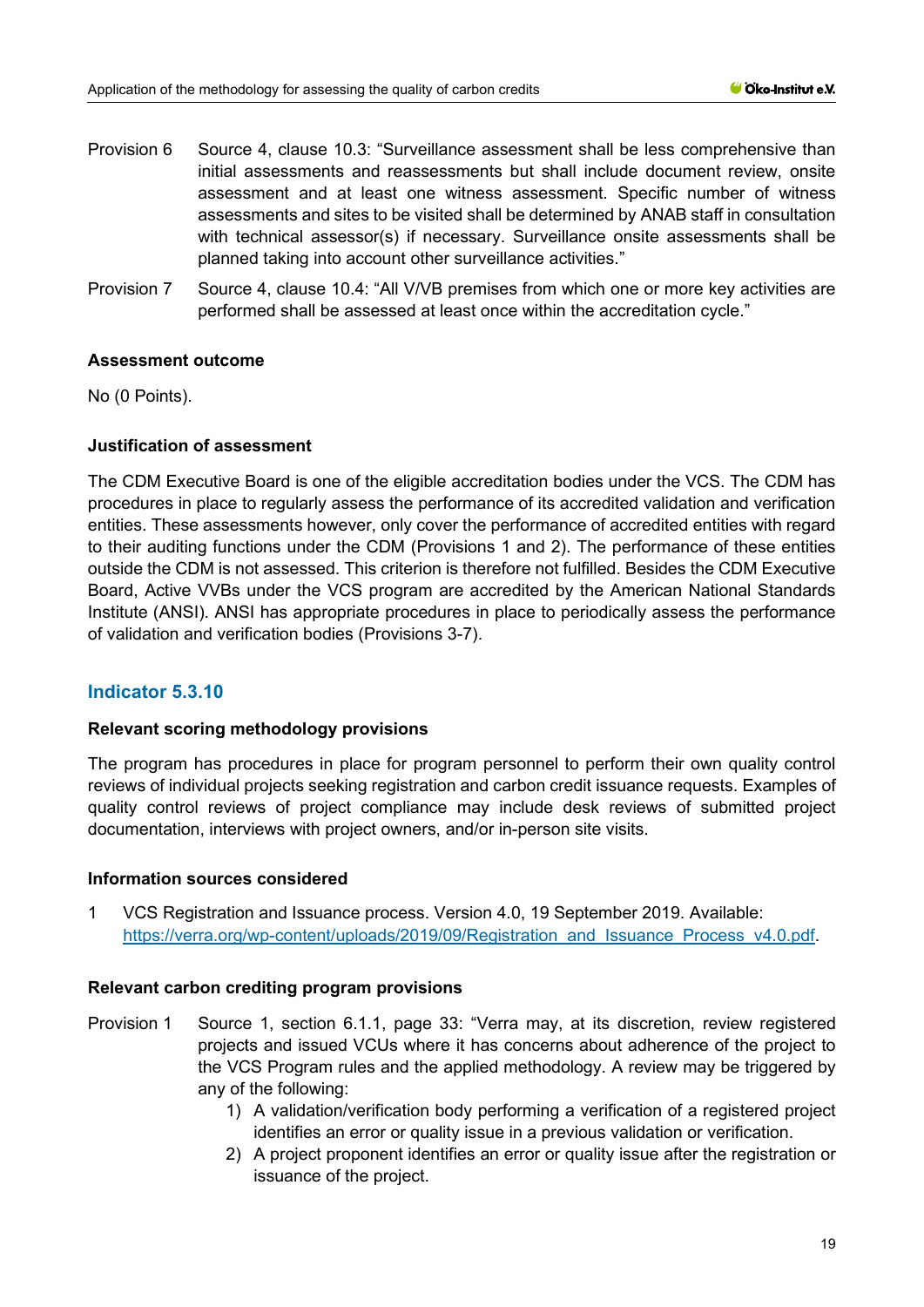- 3) A stakeholder has concerns about a registered project.
- 4) Verra itself identifies an error or quality issue, as part of routine operations."
- Provision 2 Source 1, section 4.3, page 14-15: "The project review is a two-part process consisting of a completeness review and an accuracy review (undertaken at Verra's discretion) of the project registration, VCU issuance or project crediting period renewal request. The project review process is set out in Diagram 5 below. Verra notifies the project proponent (or its authorized representative) and the validation/verification body at the start and completion of each review. Note that the project review process is triggered when the relevant documentation for registration, issuance or project crediting period renewal is submitted to the Verra registry. As such, project proponents are encouraged to submit their documentation to the Verra registry as soon as it is ready, so that the project review process may be completed at an early stage.

#### […]

Diagram 5: Review of Project Registration and VCU Issuance Request



Provision 3 Source 1, section 4.3.8, page 17-18: "Where Verra determines that the project has failed to comply with the VCS Program rules, Verra shall inform the project proponent (or its authorized representative) and the validation/verification body that the project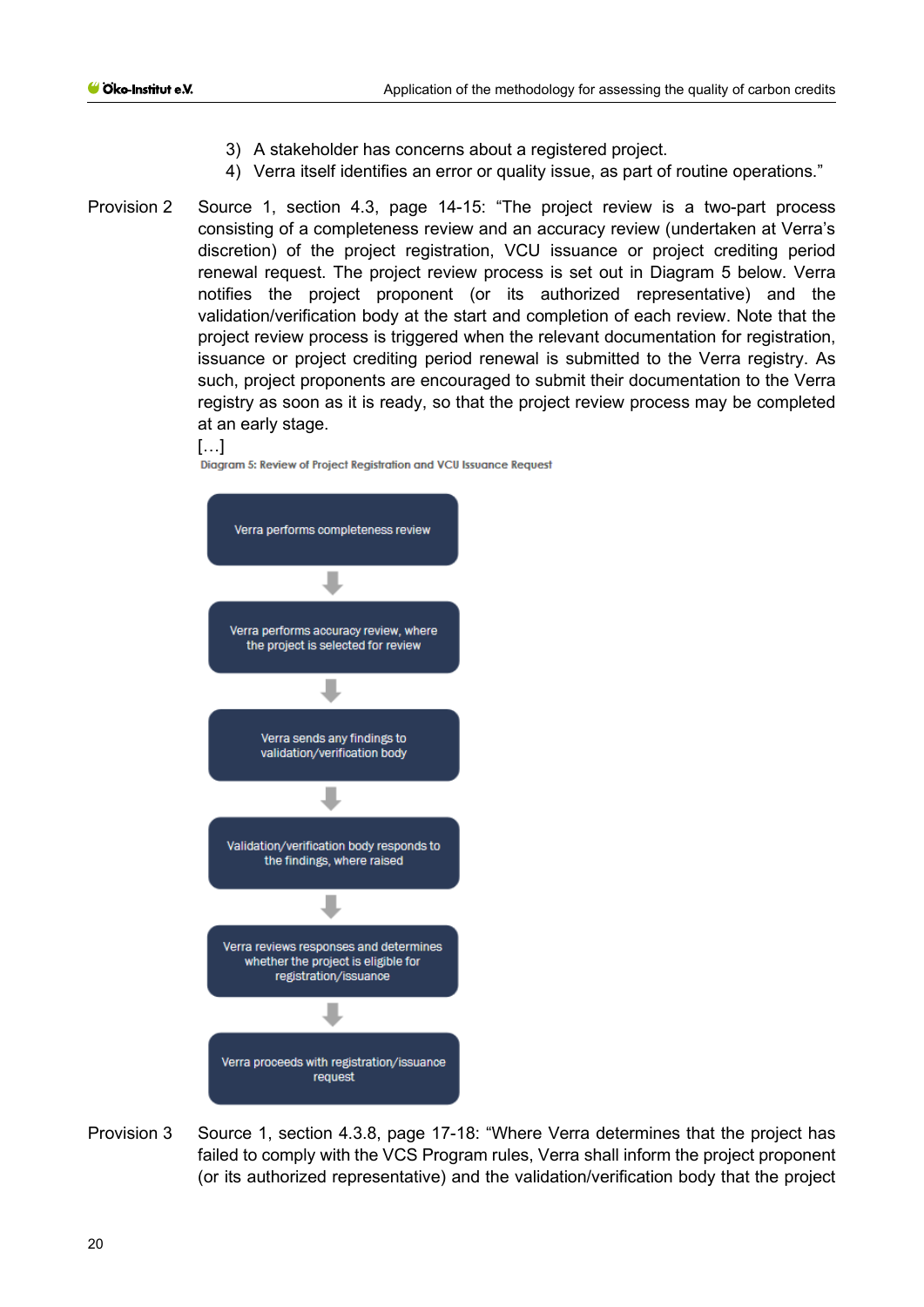fails to demonstrate compliance with the VCS Program rules and is ineligible for registration or issuance, stating the reasons. Upon request by the project proponent or its authorized representative, Verra shall return the project documents to the project proponent or its authorized representative."

## **Assessment outcome**

Yes (1 Point).

## **Justification of assessment**

Section 4.3 of the VCS Registration and Issuance Process contains provisions for a completeness review and an accuracy review of the project registration, VCU issuance or project crediting period renewal request undertaken by Verra (Provisions 1 and 2). The indicator is therefore fulfilled.

# **Indicator 5.3.11**

## **Relevant scoring methodology provisions**

The program and/or the accreditation bodies recognized by the program have procedures in place to apply sanctions against validation and verification entities in cases of performance issues, including suspension or increased oversight (e.g., spot checks). Sanctions could be in response to accreditation lapses or other non-compliances identified by the program.

## **Information sources considered**

- 1 VCS Program Guide, v4.0, 19 September 2019. Available: [https://verra.org/wp](https://verra.org/wp-content/uploads/2019/09/VCS_Program_Guide_v4.0.pdf)[content/uploads/2019/09/VCS\\_Program\\_Guide\\_v4.0.pdf.](https://verra.org/wp-content/uploads/2019/09/VCS_Program_Guide_v4.0.pdf)
- 2 VCS Registration and Issuance process. Version 4.0, 19 September 2019. Available: https://verra.org/wp-content/uploads/2019/09/Registration\_and\_Issuance\_Process\_v4.0.pdf.
- 3 Accreditation Policy for ANAB Greenhouse Gas Validation / Verification Body Accreditation Program. PUBLIC POLICY GHG-PL-701. Revision 3, 4 March 2021. Available: [https://anabpd.ansi.org/Accreditation/environmental/greenhouse-gas-validation](https://anabpd.ansi.org/Accreditation/environmental/greenhouse-gas-validation-verification/DocumentDetail?DRId=119)[verification/DocumentDetail?DRId=119.](https://anabpd.ansi.org/Accreditation/environmental/greenhouse-gas-validation-verification/DocumentDetail?DRId=119)
- 4 Decision 3/CMP.1: Modalities and procedures for a clean development mechanism as defined in Article 12 of the Kyoto Protocol. ANNEX Modalities and procedures for a clean development mechanism. Available at [https://cdm.unfccc.int/Reference/COPMOP/08a01\\_abbr.pdf.](https://cdm.unfccc.int/Reference/COPMOP/08a01_abbr.pdf)
- 5 Procedure: Performance monitoring of designated operational entities. CDM-EB58-A01- PROC. Version 04.0, 12 June 2020. Available: [https://cdm.unfccc.int/sunsetcms/storage/contents/stored-file-](https://cdm.unfccc.int/sunsetcms/storage/contents/stored-file-20200617103751365/Accr_proc02.pdf)[20200617103751365/Accr\\_proc02.pdf](https://cdm.unfccc.int/sunsetcms/storage/contents/stored-file-20200617103751365/Accr_proc02.pdf)

## **Relevant carbon crediting program provisions**

Provision 1 Source 1, section 2.5.6, page 8: "Verra is also responsible for overseeing the validation/verification bodies operating under the VCS Program. Where Verra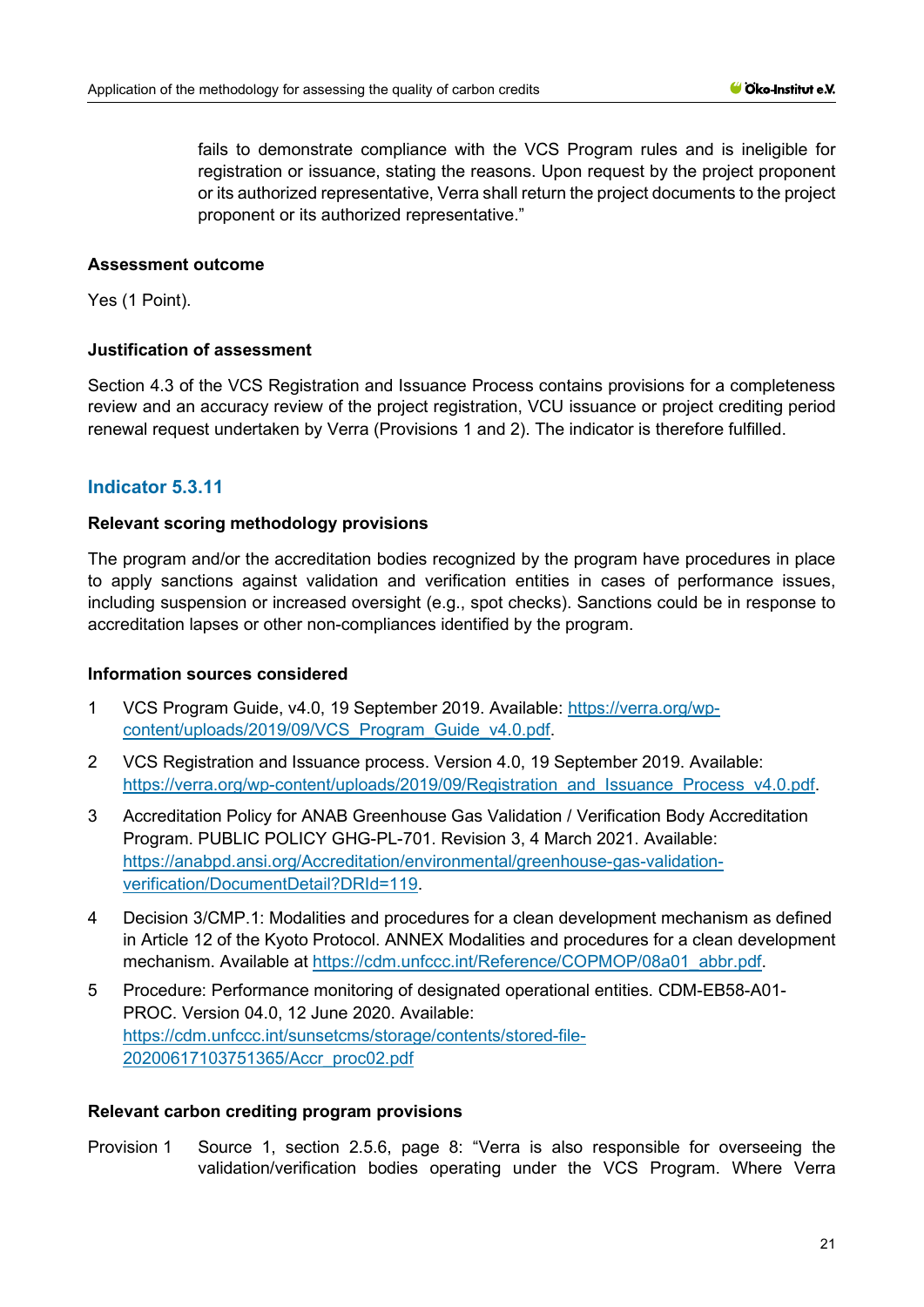identifies shortcomings in a validation/ verification body's performance, it may provide feedback and require the validation/verification body to address non-conformities. […] Verra also reserves the right to take action against validation/verification bodies in accordance with the provisions set out in the agreements signed with Verra. The rights and obligations for validation/verification bodies are set out in such agreements."

- Provision 2 Source 2, section 6.1.4, table 4, page 34: "Where significant performance issues are found, and as appropriate, disciplinary action shall be taken against the validation/verification body."
- Provision 3 Source 3, clause 11.1: "The V/VB may apply to request extension of the scope of ANAB accreditation. ANAB shall conduct due assessment based on the requirements of the new scope(s) which may include an onsite assessment."
- Provision 4 Source 3, clause 11.2: "Decision on extension of scope of accreditation shall be made by the GVAC in accordance with GHG Program procedures once the V/VB has satisfactorily closed all the NCRs related to the new scopes and paid all the fees related to scope extension."
- Provision 5 Source 3, clause 11.3: "Based on GHG Program procedures, accreditation of the V/VB may be reduced, suspended, or withdrawn by the GVAC for a persistent failure of the accredited V/VB to abide by relevant standards and ANAB policies and procedures."
- Provision 6 Source 3, clause 11.4: "The V/VB may request ANAB to reduce or suspend its scope of accreditation or voluntarily withdraw from accreditation."
- Provision 7 Source 4, paragraph 21, page 11: "The Executive Board may recommend to the COP/MOP to suspend or withdraw the designation of a designated operational entity if it has carried out a review and found that the entity no longer meets the accreditation standards or applicable provisions in decisions of the COP/MOP. The Executive Board may recommend the suspension or withdrawal of designation only after the designated operational entity has had the possibility of a hearing. The suspension or withdrawal is with immediate effect, on a provisional basis, once the Executive Board has made a recommendation, and remains in effect pending a final decision by the COP/MOP. The affected entity shall be notified, immediately and in writing, once the Executive Board has recommended its suspension or withdrawal. The recommendation by the Executive Board and the decision by the COP/MOP on such a case shall be made public."
- Provision 8 Source 5, paragraph 44, page 15: "8.3.2. Activation of spot-checks.

The CDM-AP shall initiate a spot-check of a DOE, if the DOE is in the red zone of indicators I2 and I3 in the first iteration report if such report covers 95 per cent of the requests, or in the second iteration report if the first iteration report does not cover 95 per cent of the requests."

Provision 9 Source 5, paragraph 45, page 15: "8.4. Actions to be undertaken by the CDM Executive Board.

> The Board, based on the information reported by the secretariat, shall take note of the performance of DOEs."